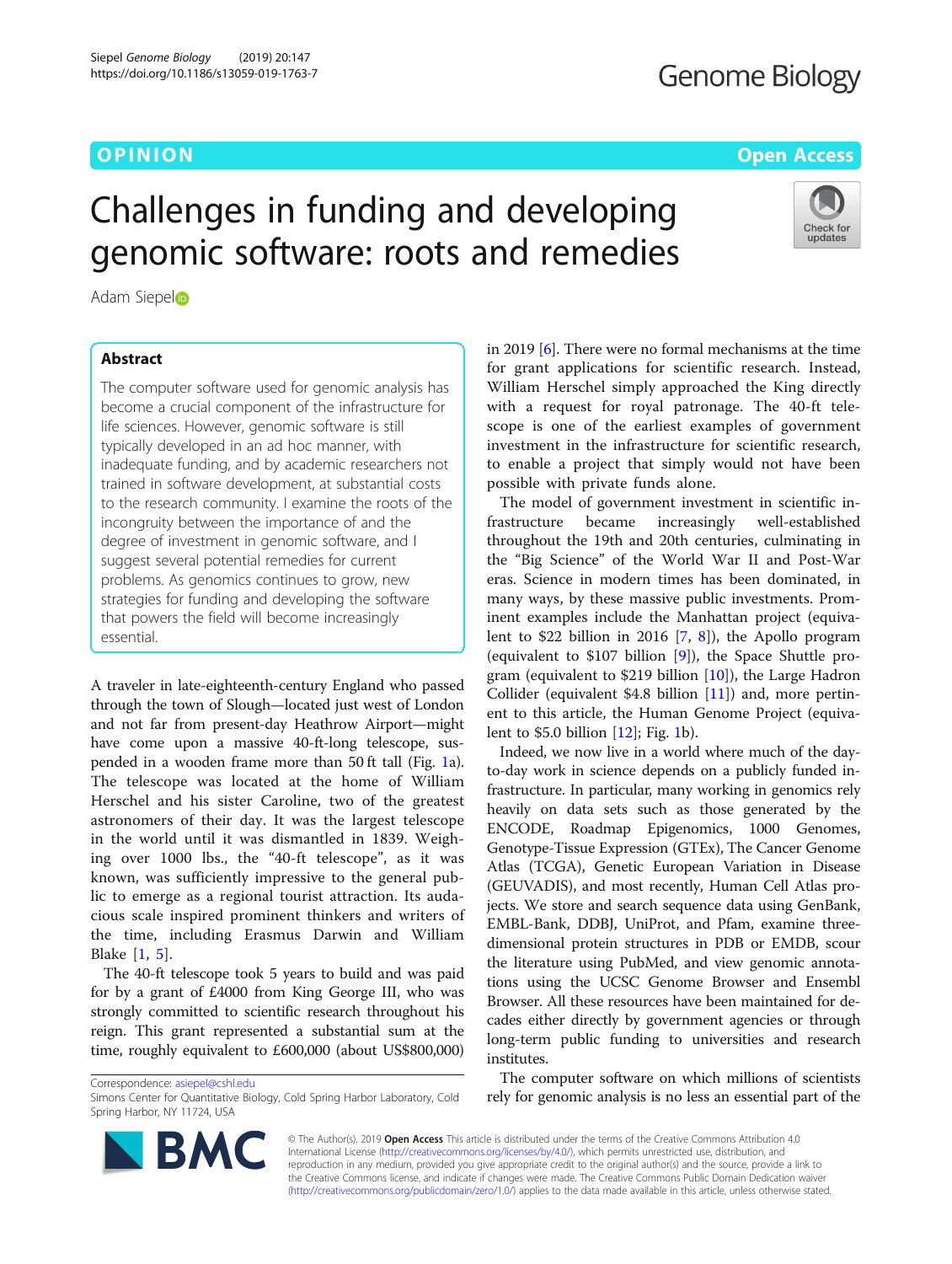<span id="page-1-0"></span>

version 3.1.1,©1993; Sun Microsystems SPARCstation 1 with Mosaic web browser faintly visible on screen, 1994 [[3\]](#page-10-0); screen shot from the MASE alignment program [[4](#page-10-0)]. d Prof. David Haussler of UC Santa Cruz with the original Dell computer cluster that his team used to assemble the human genome, 2000. Photo (c) UC Santa Cruz, used with permission

infrastructure of biological research than large shared data sets or public databases, yet the model for funding and developing computer software differs substantially. Most widely used genomic software is developed by independent investigators working in academic or not-for-profit institutions with support from government grants. This software is generally freely available to the community, typically with no subscription or licensing fees and nonrestrictive terms of use. At the same time, it is often meagerly funded, unreliable, hard-to-use, poorly documented, and/or poorly supported. How did we, as a community,

arrive at this odd situation? Why is scientific software supported differently from other forms of scientific infrastructure? Why are adequate funds not set aside for this important work?

In this article, I offer my perspective on the unique problem of funding and developing software for genomics, based on my 25 years in the field—as a developer and user of software, a professional programmer and principal investigator, an applicant for and reviewer of grant proposals, and an employee of government, university, and private research institutions. I first examine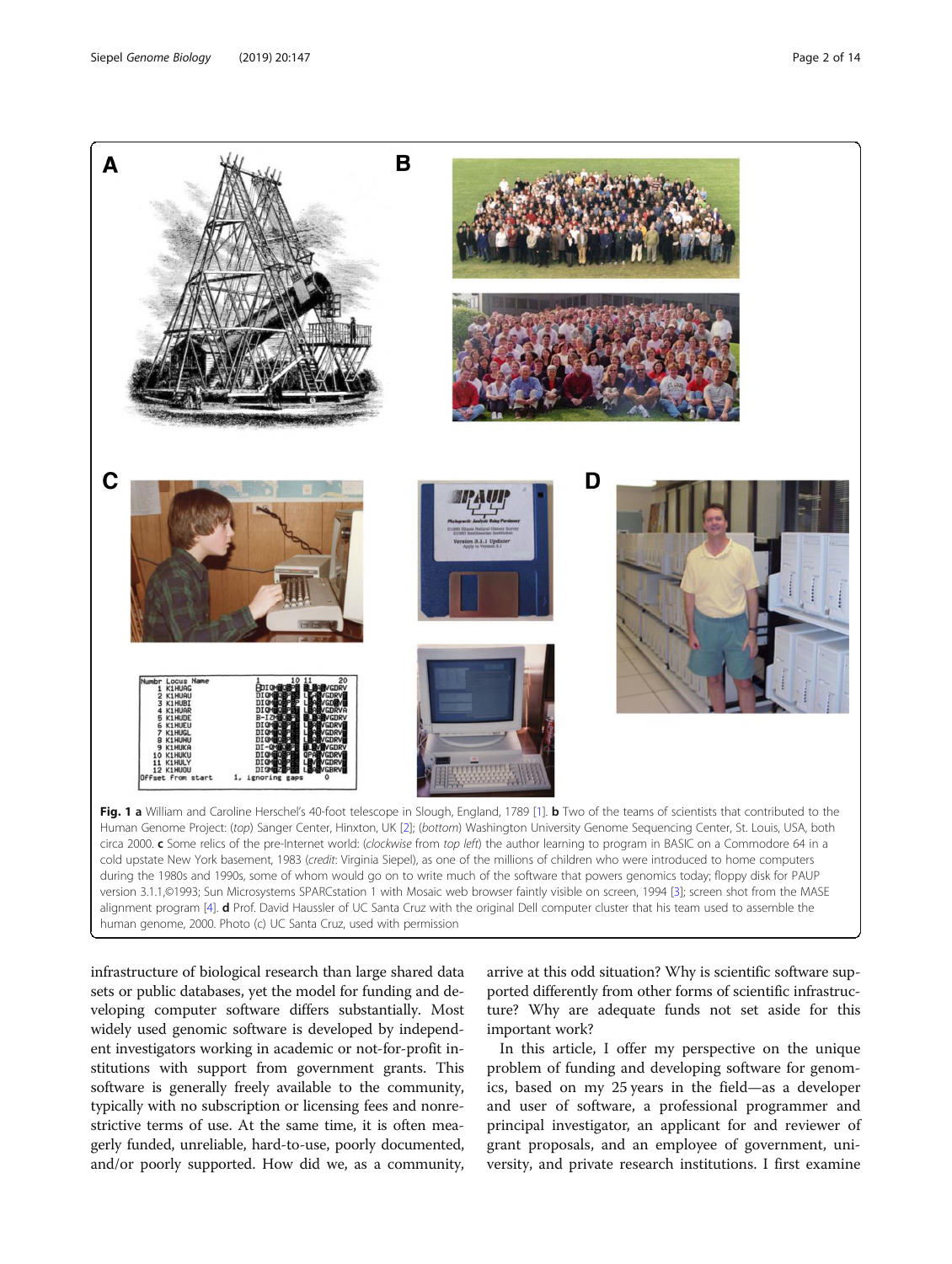what makes genomic software development unusual and how the field has come to be the way it is. Overall, I argue that, despite some important strengths of our current model for software development, we as a community have "painted ourselves into a corner" in terms of developing robust, well-engineered software and are paying for it; we are, in a sense, addicted to free software. Finally, I suggest some possible remedies that attempt to strike a balance between addressing important deficiencies in the current model and maintaining its core strengths. My discussion of these topics necessarily have a US bias, but I believe that many of my points are internationally valid. Also, although this article focuses on genomics, similar trends occur in other areas of computational biology, such as structural biology and proteomics, as well as in some other areas of scientific software development.

# Software for genomics is critical to the research infrastructure for the life sciences

During the past 25 years, genomic software development has grown from an obscure cottage industry to an essential part of the infrastructure of biological research. Researchers across the globe rely on computational tools for read mapping, genome assembly, multiple alignment, phylogenetics, population genomics, and visualization of genomic data, among many other applications. Importantly, these tools are no longer used only by genomic specialists, but across all the life sciences, including disparate fields such as ecology and evolution, molecular and cell biology, clinical genetics, plant breeding, biophysics, and bioengineering. To take one measure of impact, the papers describing popular genomic software tools are among the most highly cited publications in the scientific literature [\[13](#page-10-0), [14](#page-10-0)]. For example, Table [1](#page-3-0) lists 66 well-known genomic software tools, from various application areas, each of which has been cited at least 2000 times and, in some cases, many tens of thousands of times (for reference, only about 1 in 100,000 scientific papers is cited more than 2000 times' based on estimates from Open Academic Graph [\[152\]](#page-13-0), a bibliographic database of  $\sim$  700 million publications (analysis restricted to biology-related publications)). Indeed, nowadays it is rare to encounter a scientific publication that makes use of DNA, RNA, or protein sequences but does not reference one or more tools of this type.

Because the reach of genomics software is so vast, it is difficult to measure its economic importance. Nevertheless, the US government spends at least  $\sim$  \$16 billion per year on basic research in the life sciences (spending on research and development by the US Federal government was estimated at \$118 billion in 2017, of which \$32 billion was dedicated to basic research. The life sciences account for approximately half of all spending, suggesting approximately \$16 billion is spent on basic life sciences research [[153\]](#page-13-0)). If even 10% of these funds are devoted to projects that rely in part on genomics and genomic software, which seems plausible, then this software would be instrumental in supporting more than a billion dollars per year in research. Furthermore, total R&D expenditures in the US are estimated at about four times those of the federal government, and scaling up to worldwide R&D expenditures requires about another factor of three. (Total R&D expenditures in the US, including those in the private sector and at other governmental levels, are estimated at about \$500 billion annually. The US leads the world in spending on science, but China is not far behind, and several other countries—including Japan, Germany, South Korea, France, and the UK—also account for substantial amounts. Together, the top ten countries spend about \$1.5 trillion per year on R&D [\[154\]](#page-13-0)). Therefore, a rough calculation suggests that the worldwide research that depends, at least in part, on genomic software is likely to cost tens of billions of dollars annually.

# Software for genomics lacks a sustainable model for development and maintenance

Despite the overwhelming importance of genomic software, there is broad agreement among practitioners that the current model for its development has serious flaws. As noted above, most genomic software is developed by academic groups and funded by government grants, yet there are relatively few dedicated granting opportunities for genomic software development, and those that exist have relatively low levels of funding (see Table [2](#page-6-0) for examples of recent and current funding programs). More typically, software development efforts in genomics have to be cloaked as research, for example, by describing the development of a software tool as a single aim or subaim of a research grant that is ostensibly focused on biological discovery. Additional funding for computational genomics has been made available through consortium projects, community databases, and browsers (for example, through U24, U41, and U54 opportunities at the US National Institutes of Health (NIH)), but the scope of this work is often quite constrained. Despite that the most widely used tools have been developed by individual laboratories pursuing investigator-initiated work (Table [1](#page-3-0)), the funding for projects of this kind remains limited.

It is particularly difficult for academic researchers to obtain funding to extend, refine, or support software tools that have already proven to be widely useful to the community—for example, to improve performance, usability, robustness, or documentation, or to provide support for bug fixes and user questions. Except in a few special cases (for example, the Continued Development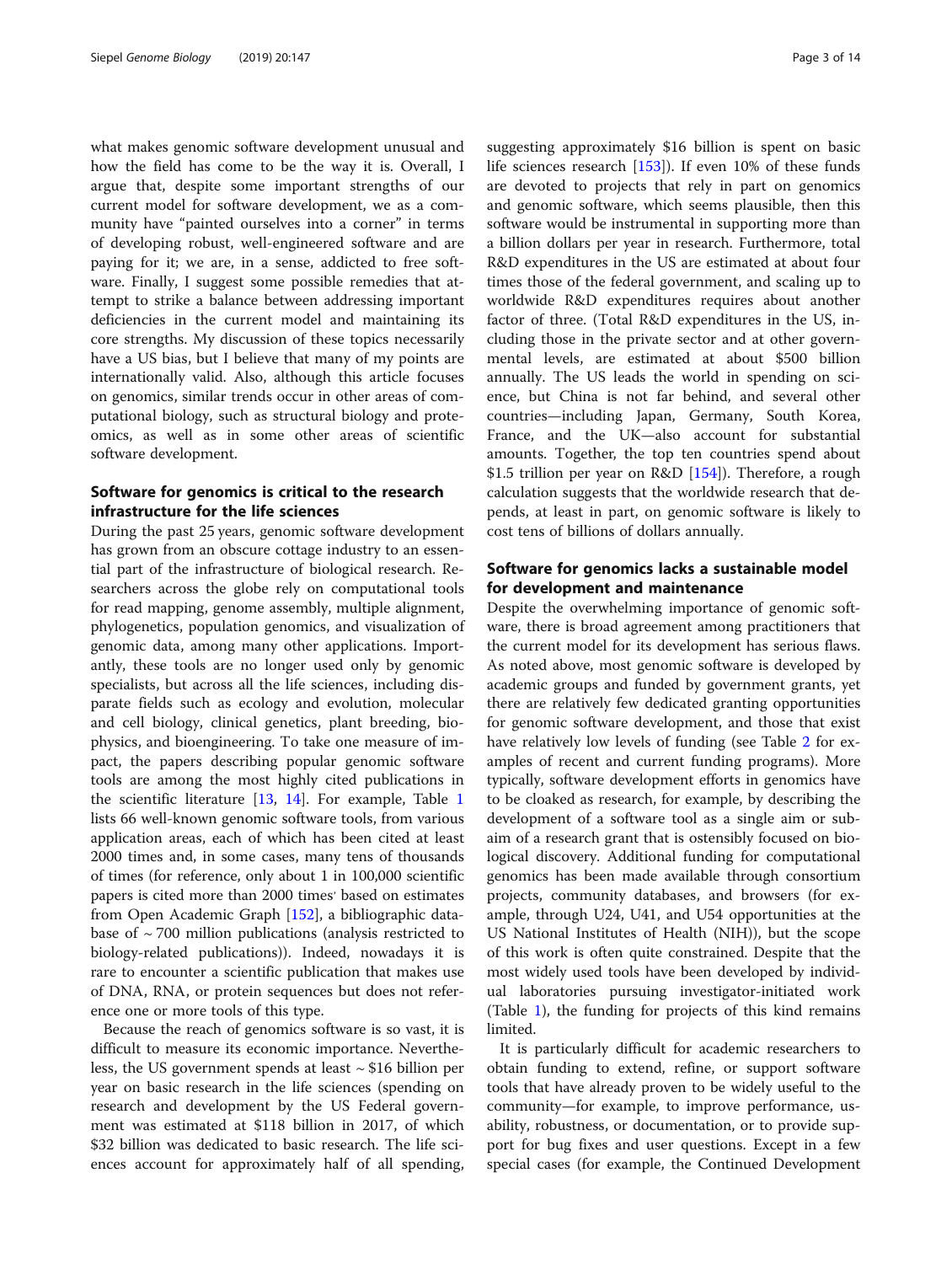# <span id="page-3-0"></span>Table 1 Highly cited genomic software tools

| Program name                                    | Year <sup>a</sup> | Primary institution(s) <sup>b</sup>                                     | Primary funding source(s) <sup>c</sup>                                       | Refs. <sup>d</sup> | Citations |
|-------------------------------------------------|-------------------|-------------------------------------------------------------------------|------------------------------------------------------------------------------|--------------------|-----------|
| Homology searching and alignment                |                   |                                                                         |                                                                              |                    |           |
| <b>FASTA</b>                                    | 1988              | U. Virginia, NIH                                                        | NA                                                                           | $[15]$             | 13,496    |
| CLUSTAL                                         | 1988              | Trinity College, Dublin; EMBL, Heidelberg;<br>EBI                       | European Community Biotechnology Action<br>Programme                         | $[16 - 20]$        | 94,789    |
| <b>BLAST</b>                                    | 1990              | <b>NCBI</b>                                                             | <b>NIH</b>                                                                   | $[21]$             | 75,328    |
| <b>PSI-BLAST</b>                                | 1997              | <b>NCBI</b>                                                             | <b>NIH</b>                                                                   | $[22]$             | 69,604    |
| <b>HMMer</b>                                    | 1998              | Washington U., St. Louis                                                | NIH, HHMI                                                                    | $[23 - 25]$        | 8,836     |
| T-Coffee                                        | 2000              | Nat. Inst. Med. Res., London                                            | Swiss Nat'l Science Fnd.                                                     | $[26]$             | 6,247     |
| <b>BLAT</b>                                     | 2002              | UC Santa Cruz                                                           | NIH, HHMI                                                                    | $[27]$             | 6,911     |
| <b>MUSCLE</b>                                   | 2004              | drive5.com                                                              | ΝA                                                                           | $[28]$             | 24,261    |
| <b>MAFFT</b>                                    | 2013              | Kyoto U.                                                                | Ministry of Education, Culture, Sports, and<br>Technology of Japan           | $[29 - 33]$        | 21,486    |
| Phylogenetic modeling and tree inference        |                   |                                                                         |                                                                              |                    |           |
| PHYLIP                                          |                   | 1980 U. Washington                                                      | NIH, NSF                                                                     | $[34]$             | 21,851    |
| MacClade                                        | 1986              | Sinauer Assoc.                                                          | (Commercial)                                                                 | $[35]$             | 10,255    |
| PAUP                                            | 1989              | Illinois Nat. Hist. Survey, Sinauer Assoc.                              | (Commercial)                                                                 | $[4]$              | 62,807    |
| PAML                                            | 1993              | UC Berkeley, Univ. College London                                       | NSF of China, NIH, NSF                                                       | [36, 37]           | 11,375    |
| MEGA                                            | 1993              | Penn. State U., Arizona State U.                                        | NIH, NSF, Burroughs-Wellcome                                                 | $[38 - 42]$        | 119,268   |
| Mr. Bayes                                       | 2001              | U. Rochester, Uppsala U.                                                | <b>NSF</b>                                                                   | $[43 - 45]$        | 52,742    |
| Mesquite                                        | 2001              | U. Arizona, U. British Columbia                                         | Packard, NSF                                                                 | $[46]$             | 7,693     |
| PhyML                                           | 2003              | CNRS, Montpellier                                                       | Montpellier Genopole, InterEPST Bioinformatics<br>Program                    | $[47 - 50]$        | 24,614    |
| PHAST                                           |                   | 2004 UC Santa Cruz, Cornell                                             | NSF, Packard, NIH                                                            | $[51 - 55]$        | 4,690     |
| RAxML                                           |                   | 2004 Technical U. Munich                                                | Heidelberg Institute for Theoretical Studies                                 | $[56 - 59]$        | 27,550    |
| HyPhy                                           | 2005              | UC San Diego, NC State                                                  | ΝA                                                                           | [60]               | 2,159     |
| <b>BEAST</b>                                    | 2007              | U. Auckland, U. Edinburgh                                               | Wellcome Trust, Royal Society                                                | [61, 62]           | 12,027    |
| FastTree/FastTree2                              |                   | 2009 Lawrence Berkeley Nat'l Lab, UC Berkeley                           | DOE, GTL Program                                                             | [63, 64]           | 5,308     |
| Gene prediction, motif finding, and RNA folding |                   |                                                                         |                                                                              |                    |           |
| <b>MEME</b>                                     |                   | 1994 UC San Diego                                                       | NIH, NSF                                                                     | $[65 - 69]$        | 11,790    |
| Genscan                                         | 1997              | Stanford                                                                | NIH, NSF                                                                     | $[70]$             | 4,061     |
| tRNAscan-SE                                     | 1997              | Washington U., St. Louis                                                | NA                                                                           | [71]               | 7,559     |
| Vienna package                                  |                   | 2003 Institute for Theoretical Chemistry, Austria Austrian Science Fund |                                                                              | $[72 - 74]$        | 4,781     |
| Visualization                                   |                   |                                                                         |                                                                              |                    |           |
| Jalview                                         | 1996              | EBI, Sanger, Oxford                                                     | <b>BBSRC</b>                                                                 | [75, 76]           | 5,895     |
| TreeView                                        | 1998              | Stanford                                                                | <b>NIH</b>                                                                   | $[77]$             | 17,796    |
| <b>UCSC Genome Browser</b>                      | 2000              | <b>UC Santa Cruz</b>                                                    | NIH, DOE, HHMI                                                               | $[78 - 82]$        | 11,365    |
| <b>ENSEMBL Browser</b>                          | 2000              | EBI, Sanger                                                             | Wellcome Trust, NIH, EMBL                                                    | $[83 - 87]$        | 5,235     |
| Cytoscape                                       | 2003              | Inst. Systems Biology, Whitehead Inst.,<br>UC San Diego                 | Pfizer, NIH, NSF                                                             | $[88 - 90]$        | 17,862    |
| IGV                                             | 2011              | Broad                                                                   | <b>NIH</b>                                                                   | $[91]$             | 4,678     |
| Statistical and population genomics             |                   |                                                                         |                                                                              |                    |           |
| <b>STRUCTURE</b>                                |                   | 2000 Oxford                                                             | NIH, Burroughs-Wellcome, BBRC                                                | [92, 93]           | 30,948    |
| PHASE/fastPHASE                                 | 2001              | Oxford, U. Washington                                                   | Wellcome Trust, BBSRC, Engineering and<br>Physical Sciences Research Council | $[94 - 96]$        | 10,073    |

ms 2002 U. Chicago NA NA NA [\[97\]](#page-12-0) 2,119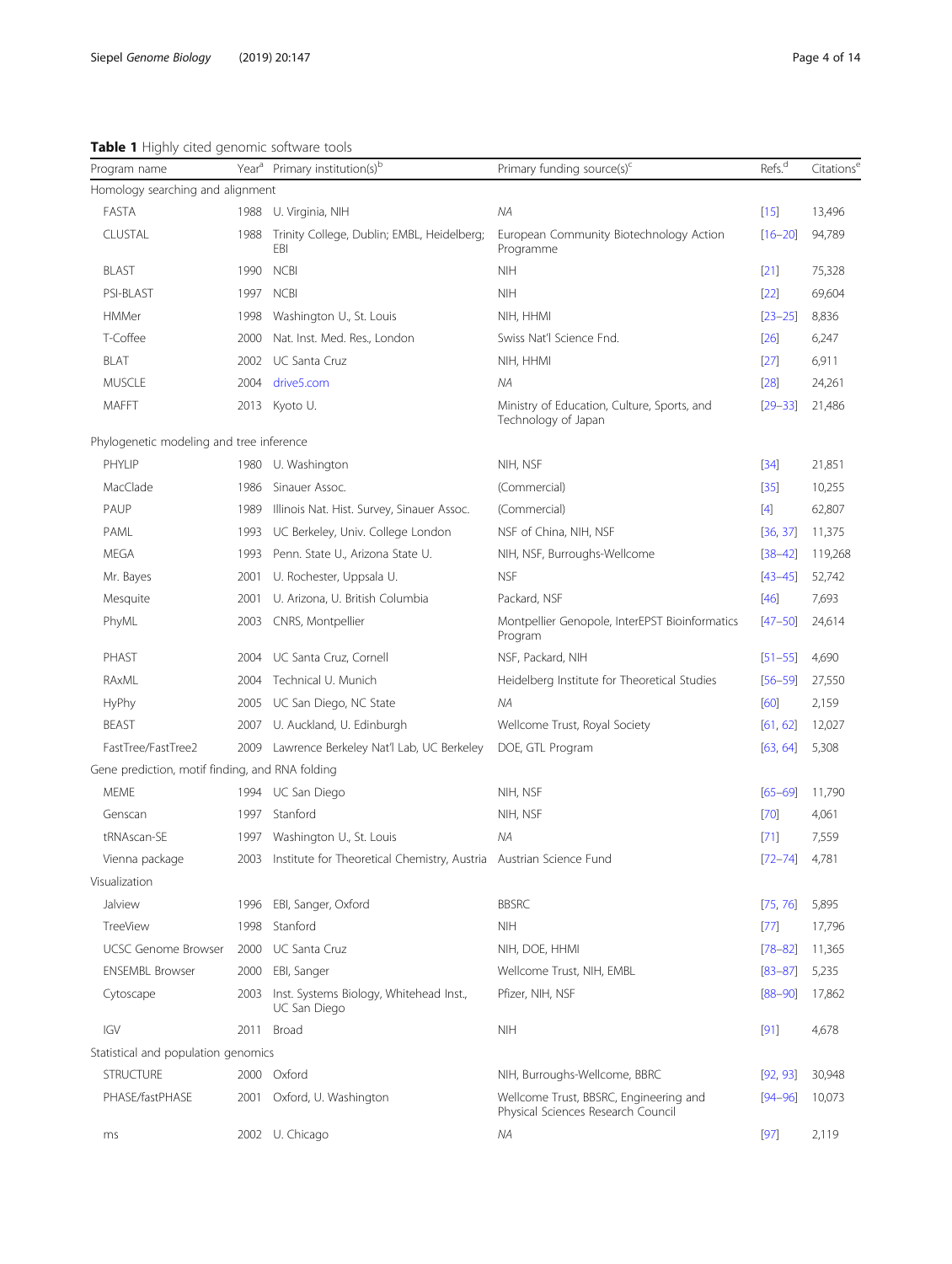| Program name                                          | Year <sup>a</sup> | Primary institution(s) <sup>b</sup>                                              | Primary funding source(s) $c$                                                            | Refs. <sup>d</sup> | Citation <sup></sup> |
|-------------------------------------------------------|-------------------|----------------------------------------------------------------------------------|------------------------------------------------------------------------------------------|--------------------|----------------------|
| PolyPhen                                              | 2002              | EMBL, Max Delbrück Center for Mol. Med., NIH<br>Engelhardt Inst. Mol. Biol.      |                                                                                          | $[98 -$<br>100     | 11,136               |
| <b>SIFT</b>                                           |                   | 2003 Fred Hutchinson Cancer Res. Ctr.                                            | <b>NIH</b>                                                                               | [101,<br>102]      | 7,024                |
| <b>EIGENSTRAT</b>                                     |                   | 2006 Harvard, Broad                                                              | Millenium Pharmaceuticals, Burroughs<br>Wellcome                                         | [103]              | 6,812                |
| <b>PLINK</b>                                          | 2007              | MGH, Broad, U. Hong Kong                                                         | <b>NIH</b>                                                                               | [104,<br>105]      | 17,938               |
| <b>TASSEL</b>                                         |                   | 2007 USDA-ARS, Cornell                                                           | USDA-ARS, NSF                                                                            | [106]              | 2,609                |
| <b>BEAGLE</b>                                         | 2007              | U. Auckland                                                                      | University of Auckland Research Committee,<br><b>NIH</b>                                 | [107,<br>108]      | 2,997                |
| IMPUTE/IMPUTE2                                        |                   | 2007 Oxford                                                                      | Wellcome Trust, NIH                                                                      | [109, 100]<br>110] | 4,930                |
| <b>VCFtools</b>                                       |                   | 2011 Sanger                                                                      | Medical Research Council, British Heart<br>Foundation, Wellcome Trust, NIH               | [111]              | 3,133                |
| CADD                                                  |                   | 2014 U. Washington                                                               | <b>NIH</b>                                                                               | [112]              | 2,353                |
| Functional genomics, annotations, and transcriptomics |                   |                                                                                  |                                                                                          |                    |                      |
| Gene Ontology                                         |                   | 2000 UC Berkeley, Stanford                                                       | NIH, Astra Zeneca                                                                        | [113]              | 22,898               |
| <b>GSEA</b>                                           | 2005              | Broad                                                                            | ΝA                                                                                       | [114]              | 16,135               |
| MACS/MACS2                                            | 2008              | Dana-Farber, Harvard                                                             | <b>NIH</b>                                                                               | [115,<br>116]      | 5,965                |
| TopHat/Cufflinks                                      |                   | 2009 U. Maryland                                                                 | NIH, NSF                                                                                 | $[117-$<br>120]    | 28,242               |
| ChromHMM                                              |                   | 2010 MIT, Broad                                                                  | NSF, NIH                                                                                 | $[121-$<br>123]    | 3,977                |
| <b>BEDtools</b>                                       |                   | 2010 U. Virginia                                                                 | NIH, Burroughs-Wellcome                                                                  | [124,<br>125]      | 7,137                |
| edgeR                                                 | 2010              | Garavan Inst. Med. Res., Walter & Eliza Hall NHMRC<br>Inst. Med. Res., Australia |                                                                                          | $[126]$            | 9,992                |
| Trinity                                               | 2011              | MIT, Broad                                                                       | NIH, US-Israel Binational Science Foundation                                             | $[127]$            | 7,178                |
| DEseq/DEseq2                                          |                   | 2012 EMBL                                                                        | ΝA                                                                                       | [128,<br>129]      | 16,355               |
| Assembly, read mapping, and base/variant calling      |                   |                                                                                  |                                                                                          |                    |                      |
| Staden package                                        | 1977 LMB          |                                                                                  | ΝA                                                                                       | $[130 -$<br>134]   | 5,029                |
| Phred                                                 |                   | 1993 Washington U., St. Louis, U. Washington                                     | <b>NIH</b>                                                                               | [135,<br>136]      | 12,172               |
| <b>MAQ</b>                                            |                   | 2008 Sanger                                                                      | Wellcome Trust                                                                           | $[137]$            | 2,777                |
| ALLPATHS/ALLPATHS-<br>LG                              | 2008              | Broad, MGH                                                                       | <b>NIH</b>                                                                               | [138,<br>139]      | 2,079                |
| Velvet                                                | 2008              | EBI                                                                              | <b>EMBL</b>                                                                              | $[140]$            | 7,635                |
| Bowtie/Bowtie2                                        | 2009              | U. Maryland                                                                      | <b>NIH</b>                                                                               | [141,<br>142]      | 26,607               |
| <b>BWT</b>                                            | 2009              | Sanger                                                                           | Wellcome Trust                                                                           | $[143]$            | 17,546               |
| SOAP <sub>2</sub>                                     | 2009              | Beijing Genomics Inst., U. Southern<br>Denmark                                   | National Natural Science Foundation of China,<br>Danish Natural Science Research Council | $[144]$            | 2,818                |
| SAMtools                                              | 2009              | Sanger                                                                           | Wellcome Trust, NIH                                                                      | $[145]$            | 17,811               |
| ABySS                                                 | 2009              | Genome Sciences Centre, Vancouver, BC                                            | Genome Canada, Genome British Columbia,<br>British Columbia Cancer Foundation            | $[146]$            | 2,761                |
| <b>GATK</b>                                           | 2010              | Broad, MGH                                                                       | <b>NIH</b>                                                                               | $[147]$            | 9,291                |
| SOAPdenovo/                                           | 2010              | Beijing Genomics Inst.                                                           | Chinese Academy of Science, National Natural                                             | [148, 1]           | 4,295                |

Table 1 Highly cited genomic software tools (Continued)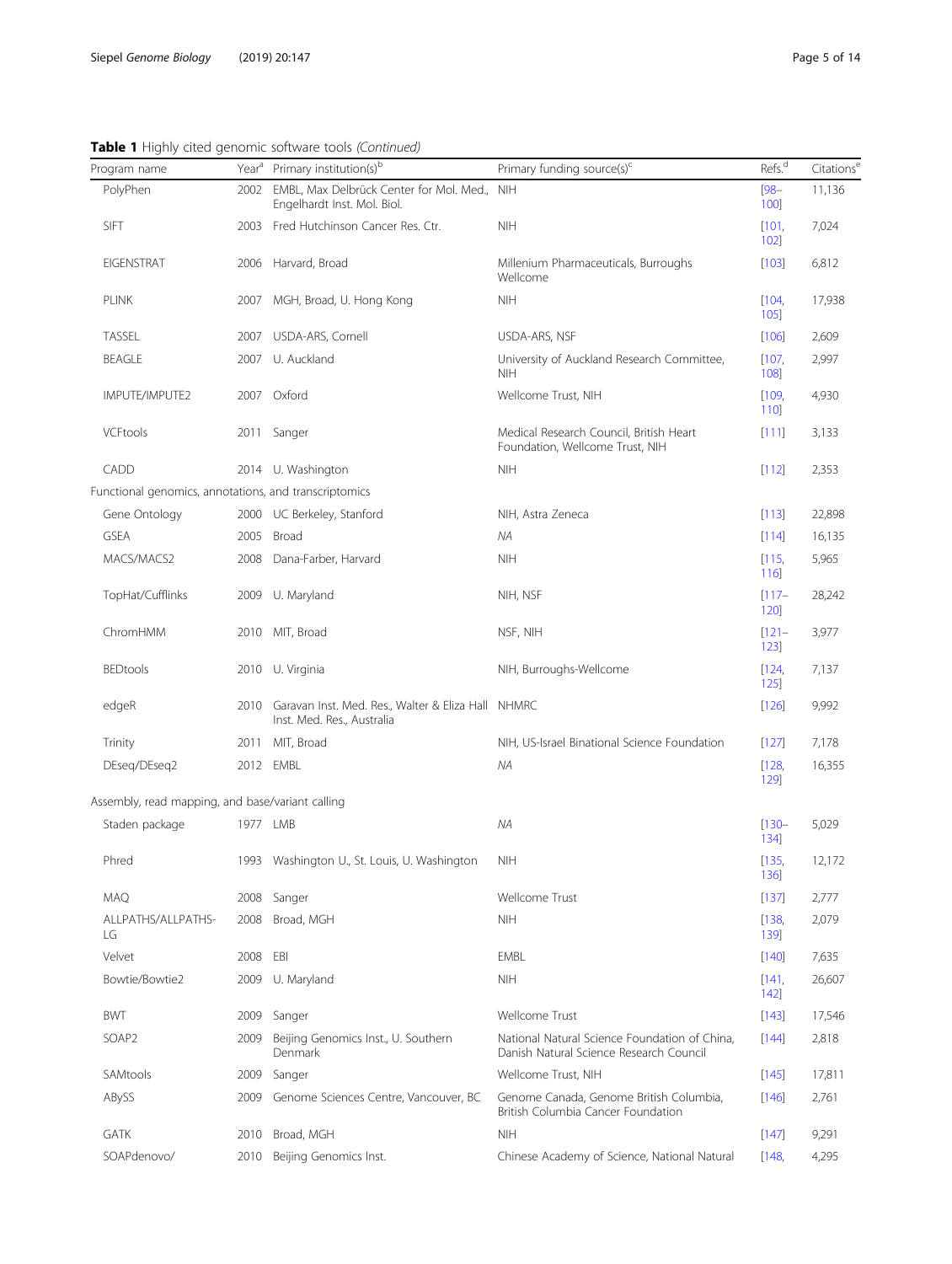Table 1 Highly cited genomic software tools (Continued)

| Program name | Year <sup>d</sup> Primary institution(s) <sup>D</sup> | Primary funding source(s) <sup>c</sup> | Citations <sup>e</sup><br>Refs. <sup>a</sup> |
|--------------|-------------------------------------------------------|----------------------------------------|----------------------------------------------|
| SOAPdenovo2  |                                                       | Science Foundation of China            | 1491                                         |
| <b>STAR</b>  | 2013 CSHL                                             | NIH                                    | 6,013<br>150,<br>151                         |

<sup>a</sup> Approximate first year available, or year of first publication if unknown

b<br>Institutions most central in supporting project, or affiliations of first and last authors of first publication if unknown. *Broad* Eli & Edythe Broad Institute of MIT & Harvard, USA; CNRS Centre National de la Recherche Scientifique, France; CSHL Cold Spring Harbor Laboratory, USA; EBI European Bioinformatics Institute; EMBL European Molecular Biology Laboratory; HSPH Harvard School of Public Health, USA; LMB Laboratory of Molecular Biology, UK; MGH Massachusetts General Hospital, USA; Sanger Wellcome Trust Sanger Institute, UK

<sup>c</sup> BBSRC Biotechnology & Biological Sciences Research Council, UK; HHMI Howard Hughes Medical Institute, US; NA not applicable; NCBI National Center for Biotechnology Information, US; NHMRC The National Health & Medical Research Council, Australia; NIH National Institutes of Health, US; NSF National Science Foundation, US; USDA-ARS United States Department of Agriculture - Agriculture Research Service; Packard David & Lucile Packard Foundation d<br><sup>d</sup> Most highly cited associated publications (at most five)

<sup>e</sup> Total number of citations, obtained from Google Scholar on Feb. 22, 2019

and Maintenance of Software opportunity previously offered by the NIH; Table [2](#page-6-0)), grant review panels tend to consider projects of this kind to be insufficiently novel to be supported either by dedicated research grants or as components of grants focused on biological discovery. One might expect that this type of engineering-focused work would more naturally be provided by the private sector, as with laboratory equipment or reagents but, despite decades of anticipation, there is still no thriving commercial market for genomics software. It is true that biotech and pharmaceutical companies often have their own in-house software development groups, but there seems to be, at best, weak demand for these products in the larger research community. Moreover, current trends point in the wrong direction, with several relevant grant opportunities having recently been discontinued (Table [2\)](#page-6-0) and little indication of the emergence of a robust commercial market.

In part owing to these financial limitations, it is difficult to recruit and retain professional software developers in academic settings. Perhaps the most severe challenge is that the salary structures and budget models for academic institutions are generally not set up to accommodate six-figure salaries for workers who are not principal investigators or high-level administrators. As a result, software engineers typically accept a substantial salary reduction—of sometimes 50% or more—for the "privilege" of working in scientific research, as opposed to working for an established or start-up high-tech company. (The average salary for an entry-level software engineer in San Francisco, CA is about \$110,000 [\[155](#page-13-0)].) Furthermore, academic research institutions often do not provide attractive career paths for software developers, offering them, for example, limited options for career advancement, few awards or accolades, and at most small communities of career-matched peers.

Instead, software development is often done by graduate students and postdoctoral researchers who have other priorities and, in many cases, no direct training in the area. Some principal investigators also devote

considerable amounts of their own time to software development, but these activities must be balanced against many other responsibilities, including teaching, mentoring, writing scientific papers, and raising funds. Therefore, genomic software development tends to be done on a low budget, with many short-cuts to software engineering best practices.

Software packages developed in this way tend to be sparsely documented, difficult to install and use, restricted to specific platforms, and unreliable. In addition, the support and maintenance of released packages tends to be inconsistent, typically relying on email contact with busy and distracted principal investigators or trainees, and often effectively ending when a key student or postdoctoral researcher changes jobs. All these factors combine to produce a great deal of wasted time and frustration for the users of genomic software. They also contribute to severe challenges in reproducibility in genomic analysis. Indeed, a recent review of nearly 25,000 "omics" software resources published from 2000 to 2017 found that 26% were no longer accessible through URLs published in the corresponding papers [[156](#page-13-0)]. Among accessible tools, 28% could not be installed, and another 21% were deemed "difficult to install." Together, it appears that, as a field, we are on an unsustainable path for genomic software development. We do not set aside adequate funding for it, we fail to encourage and enforce good engineering practices, we have inadequate structures for recruiting and retaining the workers we need, and we continually pay a high price in reliability, usability, and performance.

# Other aspects of the infrastructure for genomics have alternative funding models

Interestingly, other aspects of the infrastructure for genomics have followed rather different models. DNA sequencing instruments, for example, have for decades been primarily developed and marketed by companies such as Applied Biosystems (now part of Thermo Fisher Scientific), Illumina, Oxford Nanopore Technologies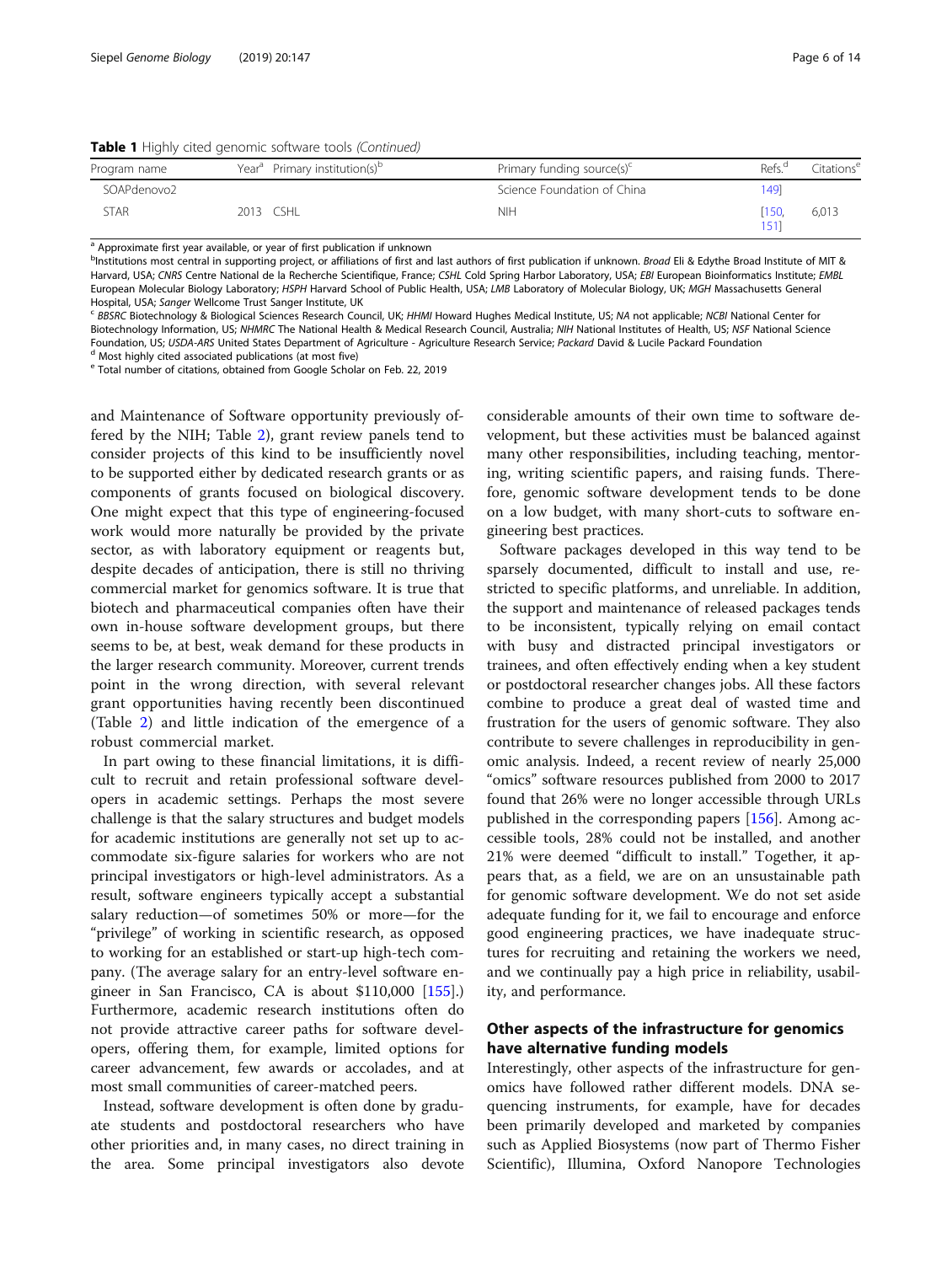| Title                                                                                                                         | Source                                                      | Country     | Last call | Funding rate     |
|-------------------------------------------------------------------------------------------------------------------------------|-------------------------------------------------------------|-------------|-----------|------------------|
| Bioinformatics and Computational Biology                                                                                      | Genome Canada                                               | Canada      | 2017      | CAD\$12 M        |
| Cyberinfrastructure Initiative                                                                                                | Canada Foundation for Innovation                            | Canada      | 2017      | $\sim$ CAD\$10 M |
| Research Software Program                                                                                                     | CANARIE                                                     | Canada      | Open      | CAD\$4.5 M       |
| <b>ELIXIR Tools Platform</b>                                                                                                  | <b>ELIXIR</b>                                               | (Europe)    | Open      | NA               |
| Call for Challenges and Unlocking of Technological<br>and Scientific Barriers                                                 | Institut Français de Bioinformatique<br>(IFB)               | France      | Open      | <b>NA</b>        |
| Accelerating Scientific Discovery                                                                                             | Netherlands eScience                                        | Netherlands | 2018      | $\sim \in 1$ M   |
| Bioinformatics and Biological Resources Fund                                                                                  | <b>BBSRC</b>                                                | UK          | 2017      | Up to £6 M       |
| Transformative Research Technologies                                                                                          | BBSRC, EPSRC, MRC                                           | UK          | 2017      | Up to $£3.5 N$   |
| Collaborative Computational Tools for the Human<br>Cell Atlas                                                                 | Chan-Zuckerberg Initiative                                  | <b>USA</b>  | 2017      | \$15 M           |
| Continued Development and Maintenance of Software                                                                             | <b>NIH</b>                                                  | <b>USA</b>  | 2014      | <b>NA</b>        |
| Cyberinfrastructure for Sustained Scientific Innovation                                                                       | NSF (spans Directorates)                                    | <b>USA</b>  | Open      | \$46.5 M         |
| Data-Driven Discovery Investigator Competition                                                                                | Gordon and Betty Moore Foundation                           | <b>USA</b>  | 2014      | \$22.5 M         |
| Extended Development, Hardening & Dissemination<br>of Technologies in Biomedical Computing, Informatics<br>& Big Data Science | <b>NIH</b>                                                  | <b>USA</b>  | 2014      | NA               |
| Informatics Technology for Cancer Research                                                                                    | <b>NCI/NIH</b>                                              | <b>USA</b>  | 2018      | <b>NA</b>        |
| Infrastructure Capacity for Biology                                                                                           | NSF Division of Biological Infrastructure<br>(DBI)          | <b>USA</b>  | Open      | \$40 M           |
| Innovation in Cancer Informatics                                                                                              | Fund for Innovation in Cancer<br>Informatics                | <b>USA</b>  | Open      | $\sim$ \$1 M     |
| Investigator Initiated Research in Computational Genomics<br>and Data Science                                                 | NHGRI/NIH                                                   | <b>USA</b>  | Open      | NA               |
| BBSRC-NSF/BIO Lead Agency Opportunity in Bioinformatics<br>and Synthetic Biology                                              | NSF Directorate for Biological Sciences<br>(NSF/BIO), BBSRC | USA/UK      | 2018      | NA               |

<span id="page-6-0"></span>

|  | Table 2 Grant opportunities for genomic software development |  |
|--|--------------------------------------------------------------|--|
|  |                                                              |  |

BBSRC Biotechnology and Biological Sciences Research Council, UK; EPSRC Engineering and Physical Sciences Research Council, UK; MRC Medical Research Council, UK; NA not applicable; NCJ National Cancer Institute, US; NHGRI National Human Genome Research Institute, US; N/H National Institutes of Health, US; NSF National Science Foundation, US

and, until it was recently absorbed by Illumina, Pacific Biosciences of California. The microarray market was (and remains) similarly commercial, at least following an initial experimental phase, with companies such as Affymetrix (also now part of Thermo Fisher Scientific) and Agilent Technologies dominant. Laboratory equipment is provided by companies such as PerkinElmer, Bio-Rad Laboratories, and Becton Dickinson (BD), and computer hardware is provided by Intel, AMD, Apple, Microsoft, Dell, Samsung, Acer, Hewlett-Packard, and many others. These are areas of technology development with substantial "bricks and mortar" needs, including major manufacturing operations, and they address sufficiently large markets with sufficiently high profit margins such that free enterprise is able to meet the needs of scientific research. Despite the general feeling of corporate skepticism among academic scientists, these companies are viewed, by and large, as positive forces for innovation that are complementary to academic science.

By contrast, large, widely used public databases, such as GenBank, EMBL-Bank, and PDB, tend to be directly

supported by government agencies or by long-standing government grants. Even smaller database projects located at universities or private research institutes, such as FlyBase, the Saccharomyces Genome Database (SGD), or the Mouse Genome Database (MGD), tend to have substantial, repeatedly renewed government grants. Thus, it seems that there is an implicit understanding in genomics that the management of large public data sets should be centralized and government-supported, while the hardware and instruments used for generating and analyzing data should be provided by the free market. Why is software different from both?

# Roots: dawn of the modern era for computational genomics

When I started working in computational genomics in 1994, as a research assistant at Los Alamos National Laboratory (LANL), the software landscape in the field had a distinctly different feel. Free software was much less plentiful and co-existed symbiotically with widely used commercial products. In the HIV Sequence Database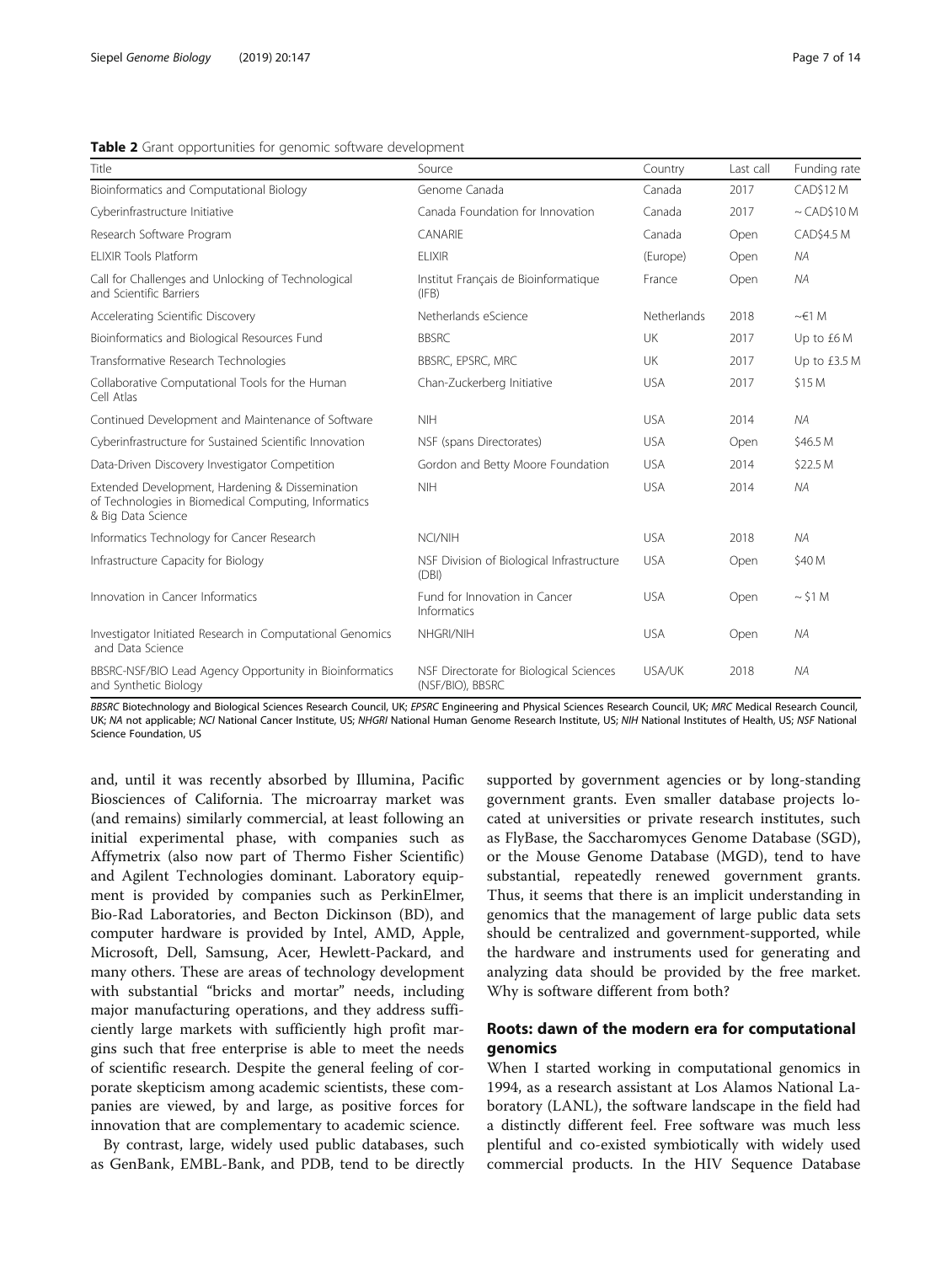group in which I worked, we had access to purchased copies of MacClade  $[35]$  $[35]$ , PAUP  $[4]$ , and the Genetics Computer Group's (GCG) Wisconsin Package, alongside free software such as MASE [\[4](#page-10-0)], BLAST [\[21](#page-10-0)], and PHYLIP [\[34](#page-11-0)] (Fig. [1c\)](#page-1-0). In addition, "serious" computational scientists at the time generally used expensive proprietary UNIX systems rather than commodity hardware. Linux was still a hobbyist's operating system and largely invisible in research settings. Similarly, computer clusters were not yet in wide use; instead, universities and research institutes made heavy use of standalone supercomputers for demanding computations. The World Wide Web was in its infancy and had not yet become essential for day-to-day research.

The field would soon change dramatically. In the midand late-1990s, the Internet revolutionized software development and, along with it, computational genomics. The rapid growth of the Internet catalyzed the Open Source Software (OSS) and Free Software movements [[157\]](#page-13-0), and the widespread adoption of Linux/GNU operating systems. These platforms, in turn, led to a major shift in research computing away from proprietary Unix systems and toward low-cost Linux systems running on commodity hardware. Computer clusters built from inexpensive components rapidly replaced high-end supercomputers (Fig.  $1d$ ). At the same time, the Internet made it much easier, cheaper, and faster to ship software: download buttons replaced telephone orders of floppy disks or CDs. This easy and prolific dissemination of code on the Internet fit well with the ethos of scientific research, which tends to favor openness and shared resources and to view profit-making with suspicion. Soon, there was an explosion of free and open-source software for genomics.

In my view, these trends were intensified by a generational shift in the research science community. By the mid-1990s, the ranks of PhD students and young scientists were swelling with a new cohort that had learned to program computers as children, during the PC boom of the 1980s. These young, computer-savvy researchers saw little point in paying for software that they could write themselves. In addition, many found a subversive excitement in producing their own software and releasing the code, free to anyone, on the emerging Internet. In this brave new world, smart kids could go from an idea to a working implementation to worldwide distribution within days, with no need for investors, marketing teams, or salespeople. Young scientists programmed madly in research laboratories and coffee shops, often at odd hours, communicating by email in a new ultranetworked world, while some of their bosses still occupied a musty world of paper journals, written letters, and landline phones. This generational shift occurred across all of science and engineering, but it was perhaps especially pronounced in biology, where the previous generation—except for a few influential pioneers—had been generally slow to embrace computing technologies.

Whatever its cause, this creative and entrepreneurial spirit helped to generate the rich landscape of free, academic software that we now enjoy in genomics. The "artisanal" model of software development in genomics also has had the benefit of enabling rapid development of new methods, a close coupling of software development and research science, and a kind of esprit de corps among bioinformatic tool developers around the world. Nevertheless, some of the same features that have made the field vibrant and productive have contributed to the difficulty of progressing to a more rigorous and professional model of software development. In particular, the surge of development over the past two decades, done in large part by underpaid workers motivated by pure enthusiasm for their craft, has allowed the field to benefit from a great deal of new software without being forced to reckon with its true costs. Institutions have not been forced to pay professional programmers competitive salaries; grant agencies have not been compelled to set aside appropriate funds for a software infrastructure; and the line items for professional software engineering have not made it into budget models. Thus, genomics has become accustomed to, even addicted to, abundant free software. In a sense, in our idealistic, antiestablishment zeal, we free software warriors have locked computational genomics into an unsustainable financial model.

#### Remedies: general principles

What, then, can be done to improve the financial and development landscape for genomic software? I address this question by first advancing some general principles, and then putting forward some more specific implementation strategies.

First, a clearer recognition is needed—at all levels, ranging from research institutions to granting agencies to private companies—that software for genomic analysis is a fundamental component of the infrastructure of genomics and requires a substantial commitment of resources. Software development is no less essential to progress of the field, and no less complex and expensive to carry out, than development of new genomic technologies or large-scale databases.

Second, commitments to the development of new software must be accompanied by ongoing commitments to the maintenance, refinement, and support of widely used tools. Because some tools inevitably remain relevant and widely used for longer than others, mechanisms will be needed for determining which previously funded projects do and do not deserve ongoing support.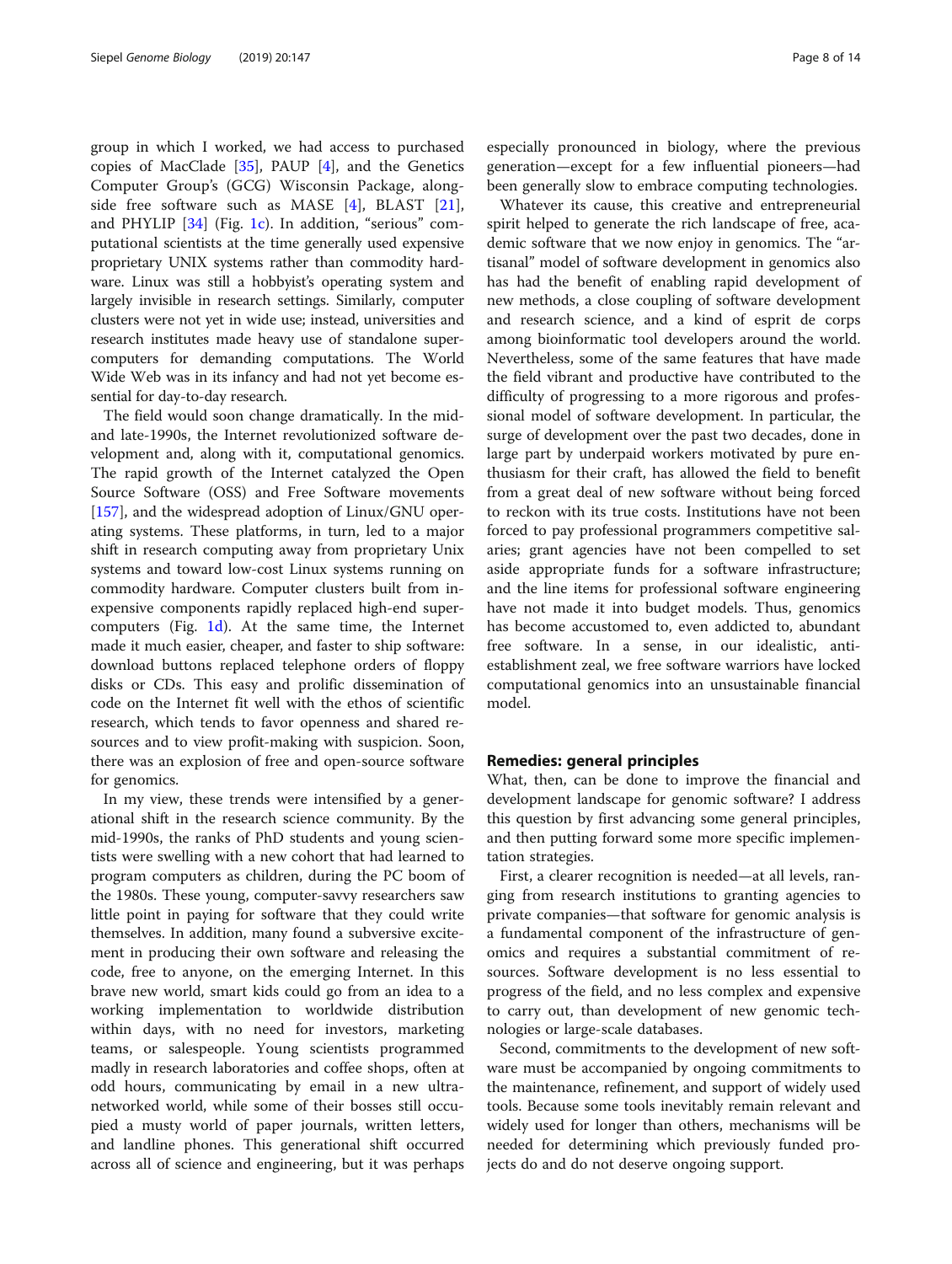Third, grant proposal formats and review criteria must be adapted to accommodate fundamental differences between software development projects and genomic research projects. In particular, proposals for software development projects should be evaluated in a way that gives less weight to innovation and more weight to software engineering practices, as well as to distribution, maintenance, support, documentation, and usability.

Fourth, improved career paths are needed for software developers working in academic research settings. Institutions and grant mechanisms must allow for salaries that are competitive with industry, and better opportunities for career advancement and continuing education.

Fifth, academic researchers and funding agencies must remain open to the possibility that some aspects of software development might be better done by private companies and should consider ways to nurture the development of sustainable business models based on genomic software development.

Sixth, it would be a mistake to abandon the current bottom-up model—with investigator-initiated software development closely integrated with genomic research—in favor of a top-down model, dominated by large, centrally organized projects. Rather, a strategy is needed that embraces the strengths of our research-coupled model but promotes software quality and financial sustainability.

#### Remedies: specific strategies

In keeping with the broad principles outlined above, I propose specific strategies in three major areas: grant funding, career development, and commercial development.

#### Grant funding

There is clearly a need for continuing support for genomic software development from government grants, but the field would benefit substantially from improved grant opportunities, review criteria, and budget models. Some specific possibilities include:

▪ Changes to proposal formats and review criteria to focus attention on the engineering aspects of software projects that currently tend to be hidden in research proposals. For example, proposals with substantial software development components should be required to address in detail how software will be tested, distributed, and maintained, what user interfaces and documentation will be provided, how version control and bug-tracking will be managed, and how ongoing support will be offered to users. Explicit review criteria should be used to evaluate these features, and at least one suitably trained reviewer should examine each proposal with these criteria in mind.

▪ More government grant opportunities specifically focused on software development, with review criteria as described above. Review of these proposals should also allow for a reduced emphasis on novelty or innovation, as well as for the possibility that innovation might occur at the software design or implementation levels. A substantial fraction of these proposals should be awarded to individual investigator-initiated software projects, rather than being earmarked for large projects or consortia. Perhaps the best example of this type of funding in the US, at present, is the US National Science Foundation (NSF) Infrastructure Capacity for Biology program (formerly, Advances in Bioinformatics), but the funds devoted to this program are modest (Table [2\)](#page-6-0), and they are spread across several types of infrastructure, including facilities, equipment, and biological collections.

▪ Many more government grant opportunities for the maintenance, support, or refinement of existing, widely used software tools. Programs of this kind were previously available from the NIH (for example, Continued Development and Maintenance of Software and Extended Development, Hardening & Dissemination of Technologies in Biomedical Computing, Informatics, & Big Data Science; Table [2\)](#page-6-0) but have been discontinued. The new Investigator Initiated Research in Computational Genomics and Data Science program appears to be intended to replace them, in part, but it has a broader scope, and it is not clear how many awards will be funded through it. An important issue to address here is how to measure the impact and importance of existing software tools—through citations, downloads, expert opinion, or some other measure?

▪ Budget models that allow professional software developers to be paid competitive salaries from government grants. Current budgetary limits, such as the typical \$250,000 per year in direct costs for a "modular" NIH grant, make it nearly impossible to pay these workers appropriately and still have funds for other necessities such as students, postdoctoral researchers, supplies, and portions of principal investigator salaries.

▪ Grant opportunities specifically designed to support computational scientists who wish to continue developing genomic software in a research setting, but who do not wish to serve as independent investigators. The US National Cancer Institute (NCI) Research Specialist (R50) award could serve as a model for such a program.

▪ More grant opportunities from private foundations and companies to support genomic software development. Private foundations, such as the W. M. Keck, Alfred P. Sloan, and Simons Foundations and the Wellcome Trust, have emerged as important auxiliary sources of scientific funding, but their support for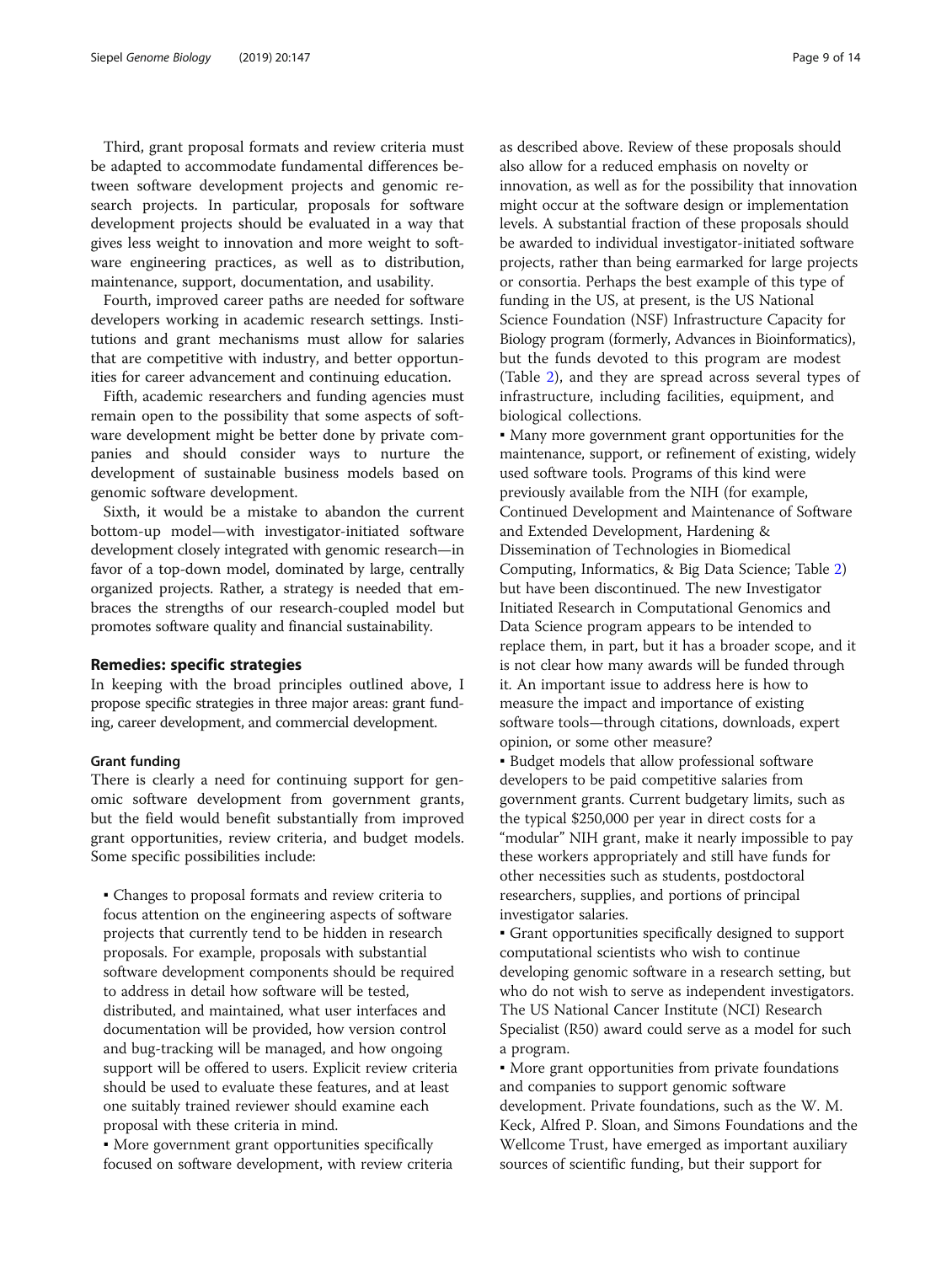projects in software development has so far been limited. Notable exceptions include the Data-Driven Discovery program from the Gordon & Betty Moore Foundation, the Collaborative Computational Tools for the Human Cell Atlas program from the Chan-Zuckerberg Initiative, and the Innovation in Cancer Informatics fund (Table [2\)](#page-6-0).

▪ More grant opportunities to support community development for the kinds of distributed, open-source projects that have been so successful in computational genomics. For example, these grants could support workshops, "hackathons", competitions, and challenges (such as CASP  $[158, 159]$  $[158, 159]$  $[158, 159]$  $[158, 159]$  or DREAM  $[160]$  $[160]$  $[160]$ ), creation of standardized benchmarks for testing, and public repositories for code and data.

#### Career development

As noted above, a crucial barrier to genomic software development is the absence of stable and rewarding career paths for software developers working in academic research settings. Some institutions have been more effective than others at promoting the careers of these individuals—notable examples include the European Bioinformatics Institute, the Broad Institute, the UC Santa Cruz Genomics Institute, and the New York Genome Center—but improvements are needed broadly across the field. Aside from improved funding for salaries (above), the following ideas could be considered:

▪ Improved job descriptions, salary scales, and paths for career advancement, to allow recruitment and retention of first-rate software developers despite competition from industry. Software developers must be provided with clear paths from entry-level positions to jobs with increased pay, professional status, and/or leadership potential. In addition, academic job categories and descriptions should avoid blurring the distinctions among support roles; a software developer is not the same as a laboratory technician, a data analyst, or a systems administrator.

▪ Opportunities for continuing education. Software developers work in a fast-moving field, with new technologies continually emerging. They need to be able to attend their own conferences, workshops, and courses, just as researchers do. These activities would improve their productivity, generate and maintain excitement about their work, and help to create a sense of parity with workers on the research track. ▪ Institutional recognition of the accomplishments of software developers and other support staff. Some academic institutions bestow a seemingly limitless supply of awards and accolades on their faculty and students, but the critically important efforts of programmers, analysts, and technicians are too often

overlooked. Recognizing these individuals is a natural way to help them feel valued.

▪ Encouragement for the development of forums for intellectual exchange among software developers and other staff members across an institution. For example, in-house seminars could be organized to focus on new programming languages, hardware resources, or other technologies, or to showcase the technical underpinnings of a new software release or data analysis.

### Commercial development

A third major area concerns the development of a sustainable commercial model to support aspects of software development that may be more efficiently, and more naturally, carried out in private companies than in academic research environments. Ideas to consider include:

▪ Grant mechanisms that make it easier to outsource software development, maintenance, and support to private companies, through contracts, consulting or service fees, or other arrangements, instead of implicitly encouraging academics to do this work for themselves (often poorly). For grant proposals that have a substantial software development component, investigators should perhaps be explicitly asked to present a rationale for their decision either to outsource the work or do it in-house. Institutions and granting agencies could facilitate outsourcing by providing lists of companies with various types of expertise.

▪ More proactive efforts by research institutions to spin off companies that develop genomic software. Many institutions have become much more active in encouraging start-ups in recent years, but development has been slow in the area of genomic software owing to uncertainty about business models. Nevertheless, if these efforts were paired with a push to outsource some grant-funded activities, perhaps the business models would begin to coalesce.

• More grants to support emerging genomic software companies, through mechanisms such as the Small Business Innovation Research (SBIR) program in the US (which does indeed fund some current software development activities).

▪ More efforts to expose graduate students and other trainees to commercial opportunities, including guidance on how to start their own companies, and benefit from institutional incubators and small business grants.

# Conclusions

Genomic software is now a fundamental component of the infrastructure for biological research. It is central to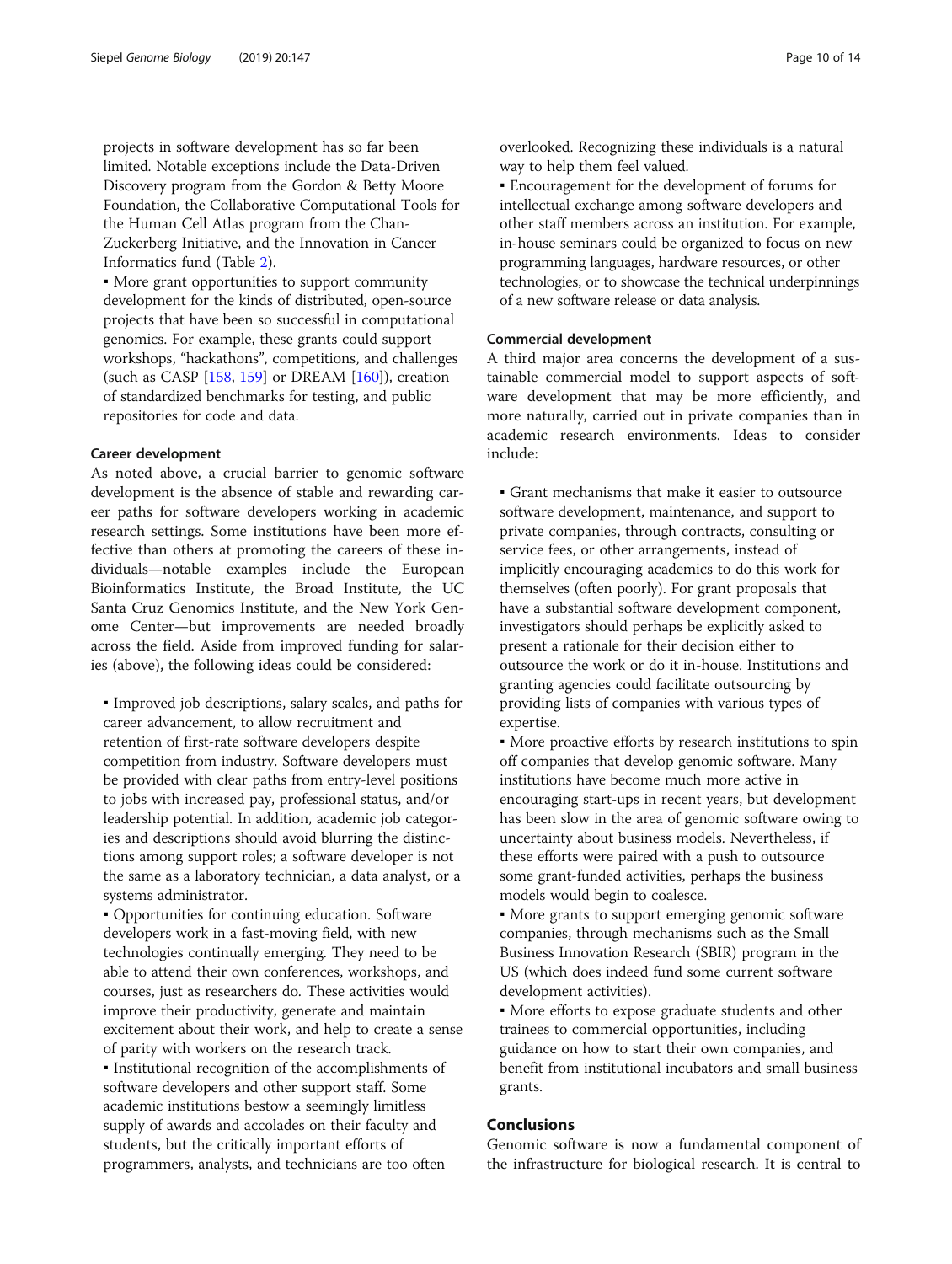<span id="page-10-0"></span>many thousands of research projects, costing many billions of dollars per year. Despite its crucial importance, genomic software development is generally funded at modest levels, primarily through a diffuse collection of government grants to individual researchers in academic research environments. This model is quite different from those adopted for other aspects of the infrastructure for life sciences research, such as public databases, which tend to be publicly funded but centrally organized, and laboratory equipment, which tends to be developed and marketed by private companies. The roots of these differences lie in the rapid growth of genomic software together with the emergence of the Internet, a generational change in the adoption of computers in biological research, and an affinity for the Open Source movement of the 1990s. Despite important strengths, the limitations of the current model are becoming increasingly apparent, with unreliable and hard-to-use software and inadequate maintenance and support, resulting in wasted time and money.

I have argued here that we need major changes in the way that we fund and carry out software development for genomics. In general, I propose measures intended to maintain the fundamental strengths of our current investigator-driven, research-coupled model of software development, but this model should be augmented with improved engineering practices, funding opportunities, career development, and commercial opportunities. These proposed measures would require action at multiple levels including in individual research groups, in institutions, and at funding agencies. They would clearly be costly. However, I believe that these costs are small in comparison to the many hidden costs of failing to offer a robust, reliable, efficient, and conveniently usable software infrastructure for genomics—costs that will only increase as the field grows in size and influence.

#### Acknowledgments

The author thanks Katie Brenner and Irene Gill for assistance in data collection and table assembly, and Noah Dukler for helping with the analysis of citation data. In addition, many members of the community provided information about grant opportunities and other feedback, including Arman Aksoy, Zhirong Bao, Ewan Birney, Jon Bloom, Guillaume Bourque, Karl Broman, Titus Brown, Reed Cartwright, Michael Crusoe, Laurent Duret, Sean Eddy, Iddo Friedberg, Nils Gehlenborg, Nick Goldman, Simon Gravel, Ryan Hernandez, Daniel Himmelstein, Ian Holmes, Daniel Katz, Liana Lareau, Ravi Madduri, Pedro Mendes, Pedro Monteiro, Quaid Morris, Eran Mukamel, Kasper Munch, Giuseppe Narzisi, Aaron Quinlan, Sohini Ramachandran, Magnus Rattray, Steven Salzberg, John Schimenti, Simon van Heeringen, Edward Wallace, Jill Wegrzyn, and Anthony Wilson. This study was supported in part by US National Institutes of Health grant R35-GM127070. The content is solely the responsibility of the author and does not necessarily represent the official views of the US National Institutes of Health.

#### Author's contributions

The author wrote the manuscript, and read and approved the final version.

#### Competing interests

The author receives funding for computational research and genomic software development from the US National Institutes of Health and

National Science Foundation. The author declares that he has no other competing interests.

#### Published online: 29 July 2019

#### References

- 1. Wikipedia contributors. 40-foot telescope. Wikipedia, The Free Encyclopedia. 2019. https://en.wikipedia.org/wiki/40-foot\_telescope Accessed 01/03/2019.
- 2. https://www.yourgenome.org/. Accessed 01/03/2019.
- 3. Wikipedia contributors. SPARCstation 1. Wikipedia, The Free Encyclopedia. 2019. Accessed 01/03/2019.
- 4. Faulkner DV, Jurka J. Multiple aligned sequence editor (MASE). Trends Biochem Sci. 1988;13:321–2.
- 5. Wikipedia contributors. William Herschel. Wikipedia, The Free Encyclopedia. 2019. https://en.wikipedia.org/wiki/William\_Herschel Accessed 01/03/2019.
- 6. Morley K. Historical UK inflation calculator. 2019. http://inflation.iamkate. com/. Accessed 01/03/2019.
- 7. Wikipedia contributors. Manhattan Project. Wikipedia, The Free Encyclopedia. 2019. https://en.wikipedia.org/wiki/Manhattan\_Project Accessed 01/03/2019.
- 8. US Inflation Calculator. Coinnews Media Group LLC. 2019. https://www. usinflationcalculator.com. Accessed 01/03/2019.
- 9. Wikipedia contributors. Apollo program. In Wikipedia, The Free Encyclopedia. https://en.wikipedia.org/wiki/Apollo\_program 2019. Accessed 01/03/2019.
- 10. Wikipedia contributors. Space Shuttle program. Wikipedia, The Free Encyclopedia. 2019. https://en.wikipedia.org/wiki/Space\_Shuttle\_program Accessed 01/03/2019.
- 11. Brumfiel G. LHC by the numbers. Nature. 2008. https://doi.org/10.1038/ news.2008.1085.
- 12. National Human Genome Research Institute .The Human Genome Project Completion: Frequently asked questions. 2019. https://www.genome.gov/ human-genome-project/Completion-FAQ. Accessed 01/03/2019.
- 13. Van Noorden R, Maher B, Nuzzo R. The top 100 papers. Nature. 2014;514: 550–3.
- 14. Wren JD. Bioinformatics programs are 31-fold over-represented among the highest impact scientific papers of the past two decades. Bioinformatics. 2016;32:2686–91.
- 15. Pearson WR, Lipman DJ. Improved tools for biological sequence comparison. Proc Natl Acad Sci U S A. 1988;85:2444–8.
- 16. Chenna R, Sugawara H, Koike T, Lopez R, Gibson TJ, Higgins DG, Thompson JD. Multiple sequence alignment with the Clustal series of programs. Nucleic Acids Res. 2003;31:3497–500.
- 17. Higgins DG, Sharp PM. CLUSTAL: a package for performing multiple sequence alignment on a microcomputer. Gene. 1988;73:237–44.
- 18. Jeanmougin F, Thompson JD, Gouy M, Higgins DG, Gibson TJ. Multiple sequence alignment with Clustal X. Trends Biochem Sci. 1998;23:403–5.
- 19. Larkin MA, Blackshields G, Brown NP, Chenna R, McGettigan PA, McWilliam H, Valentin F, Wallace IM, Wilm A, Lopez R, et al. Clustal W and Clustal X version 2.0. Bioinformatics. 2007;23:2947–8.
- 20. Thompson JD, Higgins DG, Gibson TJ. CLUSTAL W: improving the sensitivity of progressive multiple sequence alignment through sequence weighting, position-specific gap penalties and weight matrix choice. Nucleic Acids Res. 1994;22:4673–80.
- 21. Altschul SF, Gish W, Miller W, Myers EW, Lipman DJ. Basic local alignment search tool. J Mol Biol. 1990;215:403–10.
- 22. Altschul SF, Madden TL, Schäffer AA, Zhang J, Zhang Z, Miller W, Lipman DJ. Gapped BLAST and PSI-BLAST: a new generation of protein database search programs. Nucleic Acids Res. 1997;25:3389–402.
- 23. Eddy SR. Profile hidden Markov models. Bioinformatics. 1998;14(9):755–63.
- 24. Eddy SR. Accelerated profile HMM searches. PLoS Comput Biol. 2011;7: e1002195.
- 25. Finn RD, Clements J, Eddy SR. HMMER web server: interactive sequence similarity searching. Nucleic Acids Res. 2011;39:W29–37.
- 26. Notredame C, Higgins DG, Heringa J. T-coffee: a novel method for fast and accurate multiple sequence alignment. J Mol Biol. 2000;302:205–17.
- 27. Kent WJ. BLAT--the BLAST-like alignment tool. Genome Res. 2002;12:656–64.
- 28. Edgar RC. MUSCLE: multiple sequence alignment with high accuracy and high throughput. Nucleic Acids Res. 2004;32:1792–7.
- 29. Katoh K, Asimenos G, Toh H. Multiple alignment of DNA sequences with MAFFT. Methods Mol Biol. 2009;537:39–64.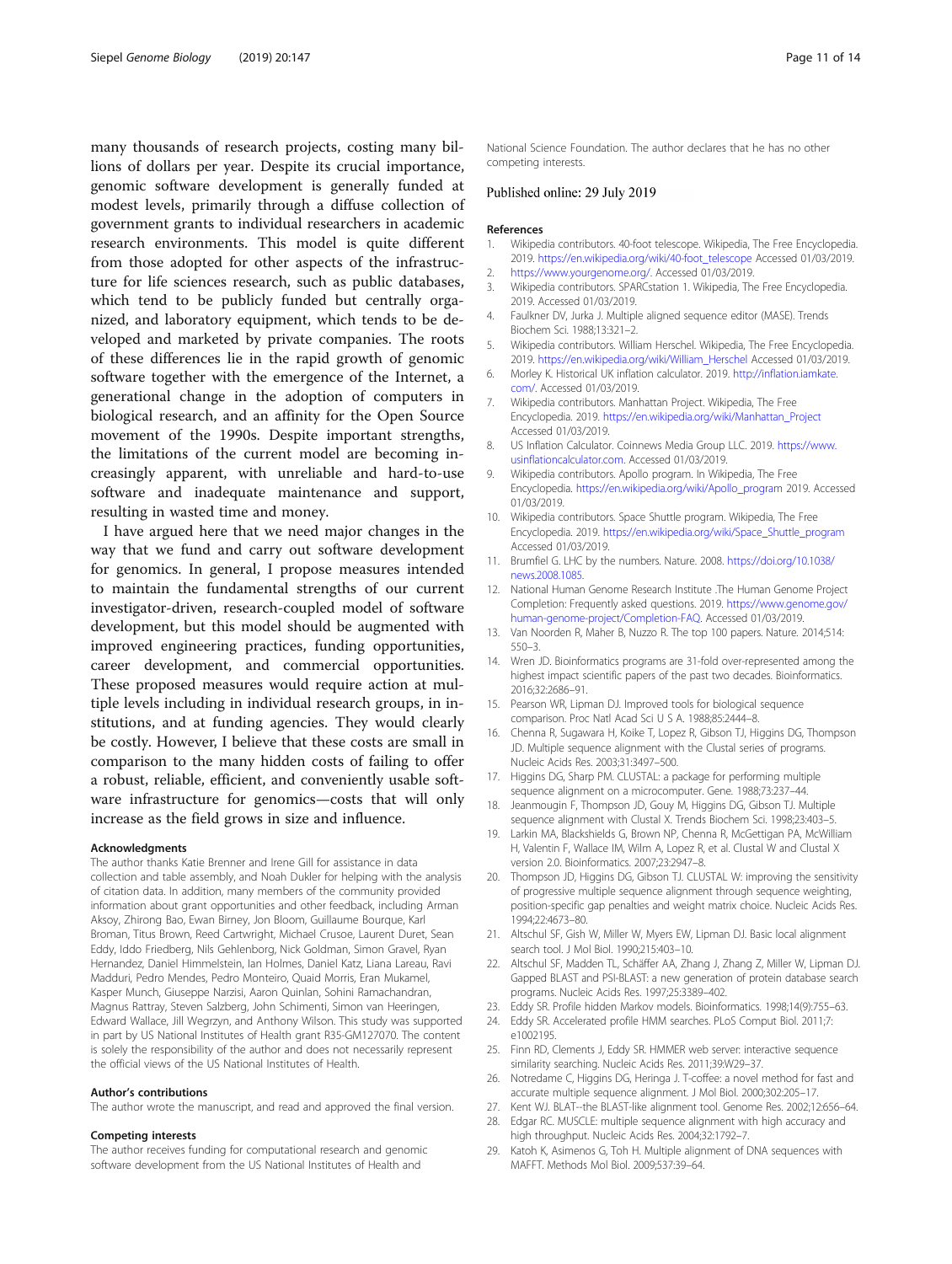- <span id="page-11-0"></span>30. Katoh K, Kuma K, Toh H, Miyata T. MAFFT version 5: improvement in accuracy of multiple sequence alignment. Nucleic Acids Res. 2005;33:511–8.
- 31. Katoh K, Misawa K, Kuma K, Miyata T. MAFFT: a novel method for rapid multiple sequence alignment based on fast Fourier transform. Nucleic Acids Res. 2002;30:3059–66.
- 32. Katoh K, Standley DM. MAFFT multiple sequence alignment software version 7: improvements in performance and usability. Mol Biol Evol. 2013;30:772–80.
- 33. Katoh K, Toh H. Recent developments in the MAFFT multiple sequence alignment program. Brief Bioinform. 2008;9:286–98.
- 34. Felsenstein J .PHYLIP (Phylogeny Inference Package). 1980. http://evolution. genetics.washington.edu/phylip/.
- 35. Maddison WP, Maddison DR. MacClade, versions 3–4: Analysis of phylogeny and character evolution. 18. Swofford DL. PAUP\*. Phylogenetic analysis using parsimony (and other methods). 1993. http://paup.phylosolutions. com/. Accessed 01/03/2019.
- 36. Yang Z. PAML: a program package for phylogenetic analysis by maximum likelihood. Comput Appl Biosci. 1997;13:555–6.
- 37. Yang Z. PAML 4: phylogenetic analysis by maximum likelihood. Mol Biol Evol. 2007;24:1586–91.
- 38. Kumar S, Stecher G, Tamura K. MEGA7: molecular evolutionary genetics analysis version 7.0 for bigger datasets. Mol Biol Evol. 2016;33:1870–4.
- 39. Kumar S, Tamura K, Nei M. MEGA3: integrated software for molecular evolutionary genetics analysis and sequence alignment. Brief Bioinform. 2004;5:150–63.
- 40. Tamura K, Dudley J, Nei M, Kumar S. MEGA4: molecular evolutionary genetics analysis (MEGA) software version 4.0. Mol Biol Evol. 2007;24:1596–9.
- 41. Tamura K, Peterson D, Peterson N, Stecher G, Nei M, Kumar S. MEGA5: molecular evolutionary genetics analysis using maximum likelihood, evolutionary distance, and maximum parsimony methods. Mol Biol Evol. 2011;28:2731–9.
- 42. Tamura K, Stecher G, Peterson D, Filipski A, Kumar S. MEGA6: molecular evolutionary genetics analysis version 6.0. Mol Biol Evol. 2013;30:2725–9.
- 43. Huelsenbeck JP, Ronquist F. MRBAYES: Bayesian inference of phylogenetic trees. Bioinformatics. 2001;17:754–5.
- 44. Ronquist F, Huelsenbeck JP. MrBayes 3: Bayesian phylogenetic inference under mixed models. Bioinformatics. 2003;19:1572–4.
- 45. Ronquist F, Teslenko M, van der Mark P, Ayres DL, Darling A, Höhna S, Larget B, Liu L, Suchard MA, Huelsenbeck JP. MrBayes 3.2: efficient Bayesian phylogenetic inference and model choice across a large model space. Syst Biol. 2012;61:539–42.
- 46. Maddison DR, Maddison WP. Mesquite: a modular system for evolutionary analysis. 2003. http://mesquiteproject.org. Accessed 01/03/2019.
- 47. Guindon S, Delsuc F, Dufayard JF, Gascuel O. Estimating maximum likelihood phylogenies withPhyML. Methods Mol Biol. 2009;537:113–37.
- 48. Guindon S, Dufayard JF, Lefort V, Anisimova M, Hordijk W, Gascuel O. New algorithms and methods to estimate maximum-likelihood phylogenies: assessing the performance of PhyML 3.0. Syst Biol. 2010;59:307–21.
- 49. Guindon S, Gascuel O. A simple, fast, and accurate algorithm to estimate large phylogenies by maximum likelihood. Syst Biol. 2003;52:696–704.
- 50. Guindon S, Lethiec F, Duroux P, Gascuel O. PHYML online--a web server for fast maximum likelihood-based phylogenetic inference. Nucleic Acids Res. 2005;33:W557–9.
- 51. Hubisz MJ, Pollard KS, Siepel A. PHAST and RPHAST: phylogenetic analysis with space/time models. Brief Bioinform. 2011;12:41–51.
- 52. Pollard KS, Hubisz MJ, Rosenbloom KR, Siepel A. Detection of nonneutral substitution rates on mammalian phylogenies. Genome Res. 2010;20:110–21.
- 53. Siepel A, Bejerano G, Pedersen JS, Hinrichs AS, Hou M, Rosenbloom K, Clawson H, Spieth J, Hillier LW, Richards S, et al. Evolutionarily conserved elements in vertebrate, insect, worm, and yeast genomes. Genome Res. 2005;1:1034–50.
- 54. Siepel A, Haussler D. Combining phylogenetic and hidden Markov models in biosequence analysis. J Comput Biol. 2004;11:413–28.
- 55. Siepel A, Haussler D. Phylogenetic estimation of context-dependent substitution rates by maximum likelihood. Mol Biol Evol. 2004;21(3):468–88.
- 56. Stamatakis A. RAxML-VI-HPC: maximum likelihood-based phylogenetic analyses with thousands of taxa and mixed models. Bioinformatics. 2006;22: 2688–90.
- 57. Stamatakis A. RAxML version 8: a tool for phylogenetic analysis and postanalysis of large phylogenies. Bioinformatics. 2014;30:1312–3.
- 58. Stamatakis A, Hoover P, Rougemont J. A rapid bootstrap algorithm for the RAxML web servers. Syst Biol. 2008;57:758–71.
- 59. Stamatakis A, Ludwig T, Meier H. RAxML-III: a fast program for maximum likelihood-based inference of large phylogenetic trees. Bioinformatics. 2005; 21:456–63.
- 60. Pond SLK, Muse SV. HyPhy: hypothesis testing using phylogenies. In: Nielsen R, editor. Statistical methods in molecular evolution. New York: Springer; 2005. p. 125–81.
- 61. Bouckaert R, Heled J, Kühnert D, Vaughan T, Wu CH, Xie D, Suchard MA, Rambaut A, Drummond AJ. BEAST 2: a software platform for Bayesian evolutionary analysis. PLoS Comput Biol. 2014;10:e1003537.
- 62. Drummond AJ, Rambaut A. BEAST: Bayesian evolutionary analysis by sampling trees. BMC Evol Biol. 2007;7:214.
- 63. Price MN, Dehal PS, Arkin AP. FastTree: computing large minimum evolution trees with profiles instead of a distance matrix. Mol Biol Evol. 2009;26:1641–50.
- 64. Price MN, Dehal PS, Arkin AP. FastTree 2--approximately maximumlikelihood trees for large alignments. PLoS One. 2010;5:e9490.
- Bailey TL, Boden M, Buske FA, Frith M, Grant CE, Clementi L, Ren J, Li WW, Noble WS. MEME SUITE: tools for motif discovery and searching. Nucleic Acids Res. 2009;37:W202–8.
- 66. Bailey TL, Elkan C. Fitting a mixture model by expectation maximization to discover motifs in biopolymers. Proc Int Conf Intell Syst Mol Biol. 1994;2:28–36.
- 67. Bailey TL, Elkan C. Unsupervised learning of multiple motifs in biopolymers using expectation maximization. Mach Learn. 1995;21:51–80.
- 68. Bailey TL, Williams N, Misleh C, Li WW. MEME: discovering and analyzing DNA and protein sequence motifs. Nucleic Acids Res. 2006;34:W369–W73.
- Grant CE, Bailey TL, Noble WS. FIMO: scanning for occurrences of a given motif. Bioinformatics. 2011;27:1017–8.
- 70. Burge C, Karlin S. Prediction of complete gene structures in human genomic DNA. J Mol Biol. 1997;268:78–94.
- 71. Lowe TM, Eddy SR. tRNAscan-SE: a program for improved detection of transfer RNA genes in genomic sequence. Nucleic Acids Res. 1997;25:955–64.
- 72. Gruber AR, Lorenz R, Bernhart SH, Neuböck R, Hofacker IL. The Vienna RNA websuite. Nucleic Acids Res. 2008;36:W70–4.
- 73. Hofacker IL. Vienna RNA secondary structure server. Nucleic Acids Res. 2003; 31(13):3429–31.
- 74. Lorenz R, Bernhart SH, Höner Zu Siederdissen C, Tafer H, Flamm C, Stadler PF, Hofacker IL. ViennaRNA Package 2.0. Algorithms Mol Biol. 2011;6:26.
- 75. Clamp M, Cuff J, Searle SM, Barton GJ. The Jalview Java alignment editor. Bioinformatics. 2004;20:426–7.
- 76. Waterhouse AM, Procter JB, Martin DM, Clamp M, Barton GJ. Jalview version 2--a multiple sequence alignment editor and analysis workbench. Bioinformatics. 2009;25:1189–91.
- 77. Eisen MB, Spellman PT, Brown PO, Botstein D. Cluster analysis and display of genome-wide expression patterns. Proc Natl Acad Sci U S A. 1998;95:14863–8.
- 78. Fujita PA, Rhead B, Zweig AS, Hinrichs AS, Karolchik D, Cline MS, Goldman M, Barber GP, Clawson H, Coelho A, et al. The UCSC genome browser database: update 2011. Nucleic Acids Res. 2011;39:D876–82.
- 79. Karolchik D, Beartsch R, Diekhans M, Furey TS, Hinrichs A, Lu YT, Roskin KM, Schwartz M, Sugnet CW, Thomas DJ, et al. The UCSC genome browser database. Nucleic Acids Res. 2003;31:51–4.
- 80. Karolchik D, Hinrichs AS, Furey TS, Roskin KM, Sugnet CW, Haussler D, Kent WJ. The UCSC table browser data retrieval tool. Nucleic Acids Res. 2004;32:D493–6.
- 81. Kent WJ, Sugnet CW, Furey TS, Roskin KM, Pringle TH, Zahler AM, Haussler D. The human genome browser at UCSC. Genome Res. 2002;12:996–1006.
- Meyer LR, Zweig AS, Hinrichs AS, Karolchik D, Kuhn RM, Wong M, Sloan CA, Rosenbloom KR, Roe G, Rhead B, et al. The UCSC genome browser database: extensions and updates 2013. Nucleic Acids Res. 2013;41:D64–9.
- 83. Cunningham F, Amode MR, Barrell D, Beal K, Billis K, Brent S, Carvalho-Silva D, Clapham P, Coates G, Fitzgerald S, et al. Ensembl 2015. Nucleic Acids Res. 2015;43:D662–9.
- 84. Flicek P, Ahmed I, Amode MR, Barrell D, Beal K, Brent S, Carvalho-Silva D, Clapham P, Coates G, Fairley S, et al. Ensembl 2013. Nucleic Acids Res. 2013; 41:D48–55.
- 85. Flicek P, Amode MR, Barrell D, Beal K, Billis K, Brent S, Carvalho-Silva D, Clapham P, Coates G, Fitzgerald S, et al. Ensembl 2014. Nucleic Acids Res. 2014;42:D749–55.
- 86. Flicek P, Amode MR, Barrell D, Beal K, Brent S, Carvalho-Silva D, Clapham P, Coates G, Fairley S, Fitzgerald S, et al. Ensembl 2012. Nucleic Acids Res. 2012;40:D84–90.
- 87. Yates A, Akanni W, Amode MR, Barrell D, Billis K, Carvalho-Silva D, Cummins C, Clapham P, Fitzgerald S, Gil L, et al. Ensembl 2016. Nucleic Acids Res. 2016;44:D710–6.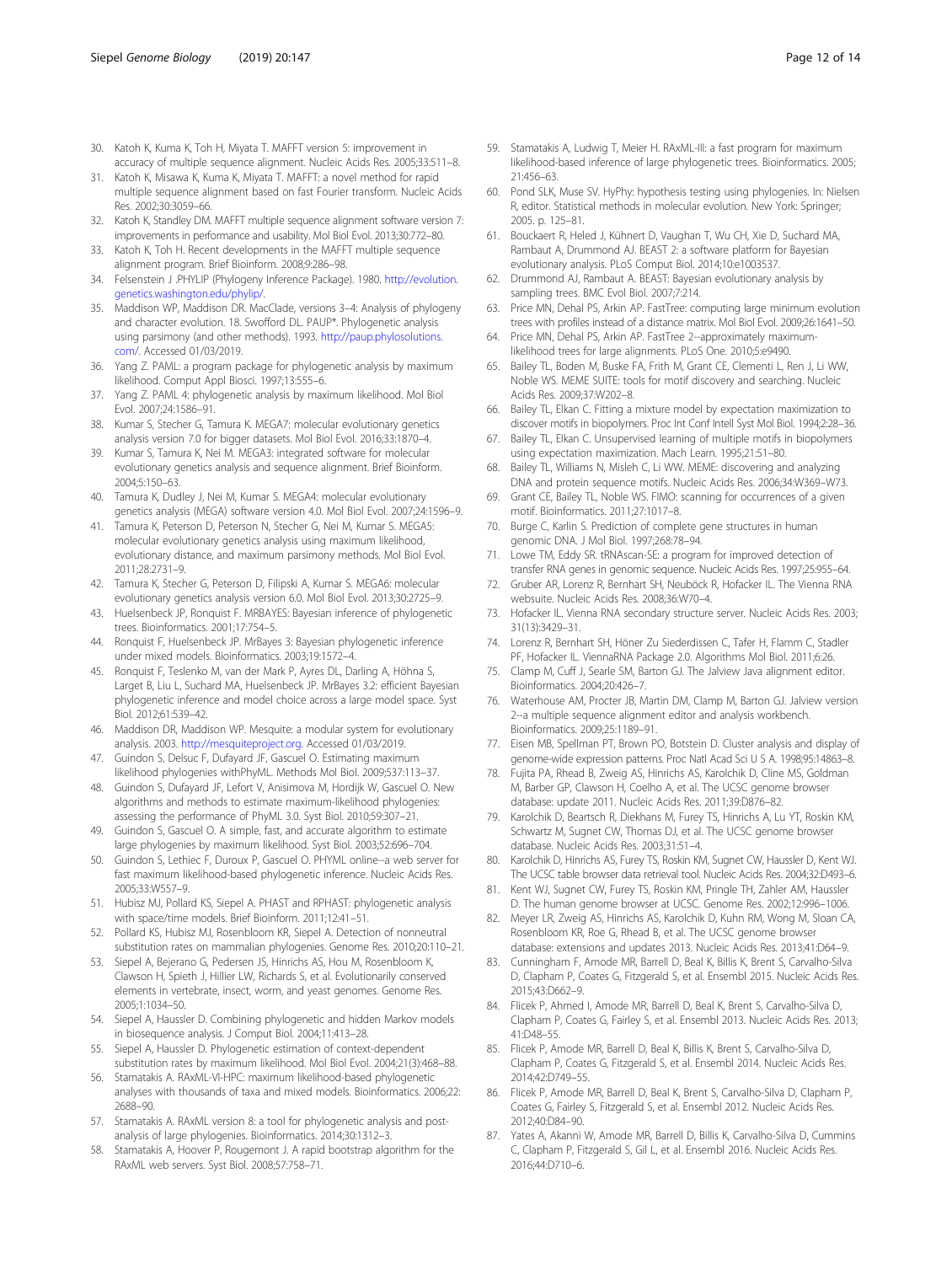- <span id="page-12-0"></span>88. Cline MS, Smoot M, Cerami E, Kuchinsky A, Landys N, Workman C, Christmas R, Avila-Campilo I, Creech M, Gross B, et al. Integration of biological networks and gene expression data using Cytoscape. Nat Protoc. 2007;2:2366–82.
- 89. Shannon P, Markiel A, Ozier O, Baliga NS, Wang JT, Ramage D, Amin N, Schwikowski B, Ideker T. Cytoscape: a software environment for integrated models of biomolecular interaction networks. Genome Res. 2003;13:2498–504.
- 90. Smoot ME, Ono K, Ruscheinski J, Wang PL, Ideker T. Cytoscape 2.8: new features for data integration and network visualization. Bioinformatics, 2011; 27:431–2.
- 91. Robinson JT, Thorvaldsdóttir H, Winckler W, Guttman M, Lander ES, Getz G, Mesirov JP. Integrative genomics viewer. Nat Biotechnol. 2011;29:24–6.
- 92. Falush D, Stephens M, Pritchard JK. Inference of population structure using multilocus genotype data: linked loci and correlated allele frequencies. Genetics. 2003;164:1567–87.
- 93. Pritchard JK, Stephens M, Donnelly P. Inference of population structure using multilocus genotype data. Genetics. 2000;155:945–59.
- 94. Scheet P, Stephens M. A fast and flexible statistical model for large-scale population genotype data: applications to inferring missing genotypes and haplotypic phase. Am J Hum Genet. 2006;78:629–44.
- 95. Stephens M, Scheet P. Accounting for decay of linkage disequilibrium in haplotype inference and missing-data imputation. Am J Hum Genet. 2005; 76:449–62.
- 96. Stephens M, Smith NJ, Donnelly P. A new statistical method for haplotype reconstruction from population data. Am J Hum Genet. 2001;6:978–89.
- Hudson RR. Generating samples under a Wright-fisher neutral model of genetic variation. Bioinformatics. 2002;18(2):337–8.
- 98. Adzhubei I, Jordan DM, Sunyaev SR. Predicting functional effect of human missense mutations using PolyPhen-2. Curr Protoc Hum Genet. 2013. https://doi.org/10.1002/0471142905.hg0720s76.
- 99. Adzhubei IA, Schmidt S, Peshkin L, Ramensky VE, Gerasimova A, Bork P, Kondrashov AS, Sunyaev SR. A method and server for predicting damaging missense mutations. Nat Methods. 2010;7:248–9.
- 100. Ramensky V, Bork P, Sunyaev S. Human non-synonymous SNPs: server and survey. Nucleic Acids Res. 2002;30:3894–900.
- 101. Kumar P, Henikoff S, Ng PC. Predicting the effects of coding non-synonymous variants on protein function using the SIFT algorithm. Nat Protoc. 2009;4:1073.
- 102. Ng PC, Henikoff S. SIFT: predicting amino acid changes that affect protein function. Nucleic Acids Res. 2003;31:3812–4.
- 103. Price AL, Patterson NJ, Plenge RM, Weinblatt ME, Shadick NA, Reich D. Principal components analysis corrects for stratification in genome-wide association studies. Nat Genet. 2006;38:904–9.
- 104. Chang CC, Chow CC, Tellier LC, Vattikuti S, Purcell SM, Lee JJ. Second-generation PLINK: rising to the challenge of larger and richer datasets. Gigascience. 2015;4:7.
- 105. Purcell S, Neale B, Todd-Brown K, Thomas L, Ferreira MA, Bender D, Maller J, Sklar P, de Bakker PI, Daly MJ, et al. PLINK: a tool set for whole-genome association and population-based linkage analyses. Am J Hum Genet. 2007; 81(3):559–75.
- 106. Bradbury PJ, Zhang Z, Kroon DE, Casstevens TM, Ramdoss Y, Buckler ES. TASSEL: software for association mapping of complex traits in diverse samples. Bioinformatics. 2007;23:2633–5.
- 107. Browning BL, Browning SR. A unified approach to genotype imputation and haplotype-phase inference for large data sets of trios and unrelated individuals. Am J Hum Genet. 2009;84:210–23.
- 108. Browning SR, Browning BL. Rapid and accurate haplotype phasing and missing-data inference for whole-genome association studies by use of localized haplotype clustering. Am J Hum Genet. 2007;81:1084–97.
- 109. Howie BN, Donnelly P, Marchini J. A flexible and accurate genotype imputation method for the next generation of genome-wide association studies. PLoS Genet. 2009;5:e1000529.
- 110. Marchini J, Howie B, Myers S, McVean G, Donnelly P. A new multipoint method for genome-wide association studies by imputation of genotypes. Nat Genet. 2007;39:906–13.
- 111. Danecek P, Auton A, Abecasis G, Albers CA, Banks E, DePristo MA, Handsaker RE, Lunter G, Marth GT, Sherry ST, et al. The variant call format and VCFtools. Bioinformatics. 2011;27:2156–8.
- 112. Kircher M, Witten DM, Jain P, O'Roak BJ, Cooper GM, Shendure J. A general framework for estimating the relative pathogenicity of human genetic variants. Nat Genet. 2014;46:310.
- 113. Ashburner M, Ball CA, Blake JA, Botstein D, Butler H, Cherry JM, Davis AP, Dolinski K, Dwight SS, Eppig JT, et al. Gene ontology: tool for the unification of biology. Gene Ontol Consortium Nat Genet. 2000;25:25–9.
- 114. Subramanian A, Tamayo P, Mootha VK, Mukherjee S, Ebert BL, Gillette MA, Paulovich A, Pomeroy SL, Golub TR, Lander ES, et al. Gene set enrichment analysis: a knowledge-based approach for interpreting genome-wide expression profiles. Proc Natl Acad Sci U S A. 2005;102:15545–50.
- 115. Feng J, Liu T, Qin B, Zhang Y, Liu XS. Identifying ChIP-seq enrichment using MACS. Nat Protoc. 2012;7:1728–40.
- 116. Zhang Y, Liu T, Meyer CA, Eeckhoute J, Johnson DS, Bernstein BE, Nusbaum C, Myers RM, Brown M, Li W, et al. Model-based analysis of ChIP-Seq (MACS). Genome Biol. 2008;9:R137.
- 117. Kim D, Pertea G, Trapnell C, Pimentel H, Kelley R, Salzberg SL. TopHat2: accurate alignment of transcriptomes in the presence of insertions, deletions and gene fusions. Genome Biol. 2013;14:R36.
- 118. Trapnell C, Pachter L, Salzberg SL. TopHat: discovering splice junctions with RNA-Seq. Bioinformatics. 2009;25:1105–11.
- 119. Trapnell C, Roberts A, Goff L, Pertea G, Kim D, Kelley DR, Pimentel H, Salzberg SL, Rinn JL, Pachter L. Differential gene and transcript expression analysis of RNA-seq experiments with TopHat and cufflinks. Nat Protoc. 2012;7:562–78.
- 120. Trapnell C, Williams BA, Pertea G, Mortazavi A, Kwan G, van Baren MJ, Salzberg SL, Wold BJ, Pachter L. Transcript assembly and quantification by RNA-Seq reveals unannotated transcripts and isoform switching during cell differentiation. Nat Biotechnol. 2010;28:511–5.
- 121. Ernst J, Kellis M. Discovery and characterization of chromatin states for systematic annotation of the human genome. Nat Biotechnol. 2010;28: 817–25.
- 122. Ernst J, Kellis M. ChromHMM: automating chromatin-state discovery and characterization. Nat Methods. 2012;9:215–6.
- 123. Ernst J, Kheradpour P, Mikkelsen TS, Shoresh N, Ward LD, Epstein CB, Zhang X, Wang L, Issner R, Coyne M, et al. Mapping and analysis of chromatin state dynamics in nine human cell types. Nature. 2011;473:43–9.
- 124. Quinlan AR. BEDTools: the Swiss-army tool for genome feature analysis. Curr Protoc Bioinformatics. 2014;47:11.12.11–34.
- 125. Quinlan AR, Hall IM. BEDTools: a flexible suite of utilities for comparing genomic features. Bioinformatics. 2010;26:841–2.
- 126. Robinson MD, McCarthy DJ, Smyth GK. edgeR: a Bioconductor package for differential expression analysis of digital gene expression data. Bioinformatics. 2010;26:139–40.
- 127. Grabherr MG, Haas BJ, Yassour M, Levin JZ, Thompson DA, Amit I, Adiconis X, Fan L, Raychowdhury R, Zeng Q, et al. Full-length transcriptome assembly from RNA-Seq data without a reference genome. Nat Biotechnol. 2011;29(7): 644–52.
- 128. Anders S, Huber W. Differential expression of RNA-Seq data at the gene level-the DESeq package. 2012. https://bioconductor.org/packages/release/ bioc/vignettes/DESeq/inst/doc/DESeq.pdf. Accessed 01/03/2019.
- 129. Love MI, Huber W, Anders S. Moderated estimation of fold change and dispersion for RNA-seq data with DESeq2. Genome Biol. 2014;15:550.
- 130. Staden R. The Staden sequence analysis package. Mol Biotechnol. 1996;5: 233–41.
- 131. Staden R, Beal KF, Bonfield JK. The Staden package, 1998. Methods Mol Biol. 2000;132:115–30.
- 132. Bonfield JK, Smith K, Staden R. A new DNA sequence assembly program. Nucleic Acids Res. 1995;23:4992–9.
- 133. Staden R. An interactive graphics program for comparing and aligning nucleic acid and amino acid sequences. Nucleic Acids Res. 1982;10:2951–61.
- 134. Staden R. Computer methods to locate signals in nucleic acid sequences. Nucleic Acids Res. 1984;12:505–19.
- 135. Ewing B, Hillier L, Wendl MC, Green P. Base-calling of automated sequencer traces using phred. I Accuracy assessment. Genome Res. 1998;8:175–85.
- 136. Ewing B, Green P. Base-calling of automated sequencer traces using phred. II Error probabilities. Genome Res. 1998;8:186–94.
- 137. Li H, Ruan J, Durbin R. Mapping short DNA sequencing reads and calling variants using mapping quality scores. Genome Res. 2008;18:1851–8.
- 138. Butler J, MacCallum I, Kleber M, Shlyakhter IA, Belmonte MK, Lander ES, Nusbaum C, Jaffe DB. ALLPATHS: de novo assembly of whole-genome shotgun microreads. Genome Res. 2008;18:810–20.
- 139. Gnerre S, MacCallum I, Przybylski D, Ribeiro FJ, Burton JN, Walker BJ, Sharpe T, Hall G, Shea TP, Sykes S, et al. High-quality draft assemblies of mammalian genomes from massively parallel sequence data. Proc Natl Acad Sci U S A. 2011;108:1513–8.
- 140. Zerbino DR, Birney E. Velvet: algorithms for de novo short read assembly using de Bruijn graphs. Genome Res. 2008;18:821–9.